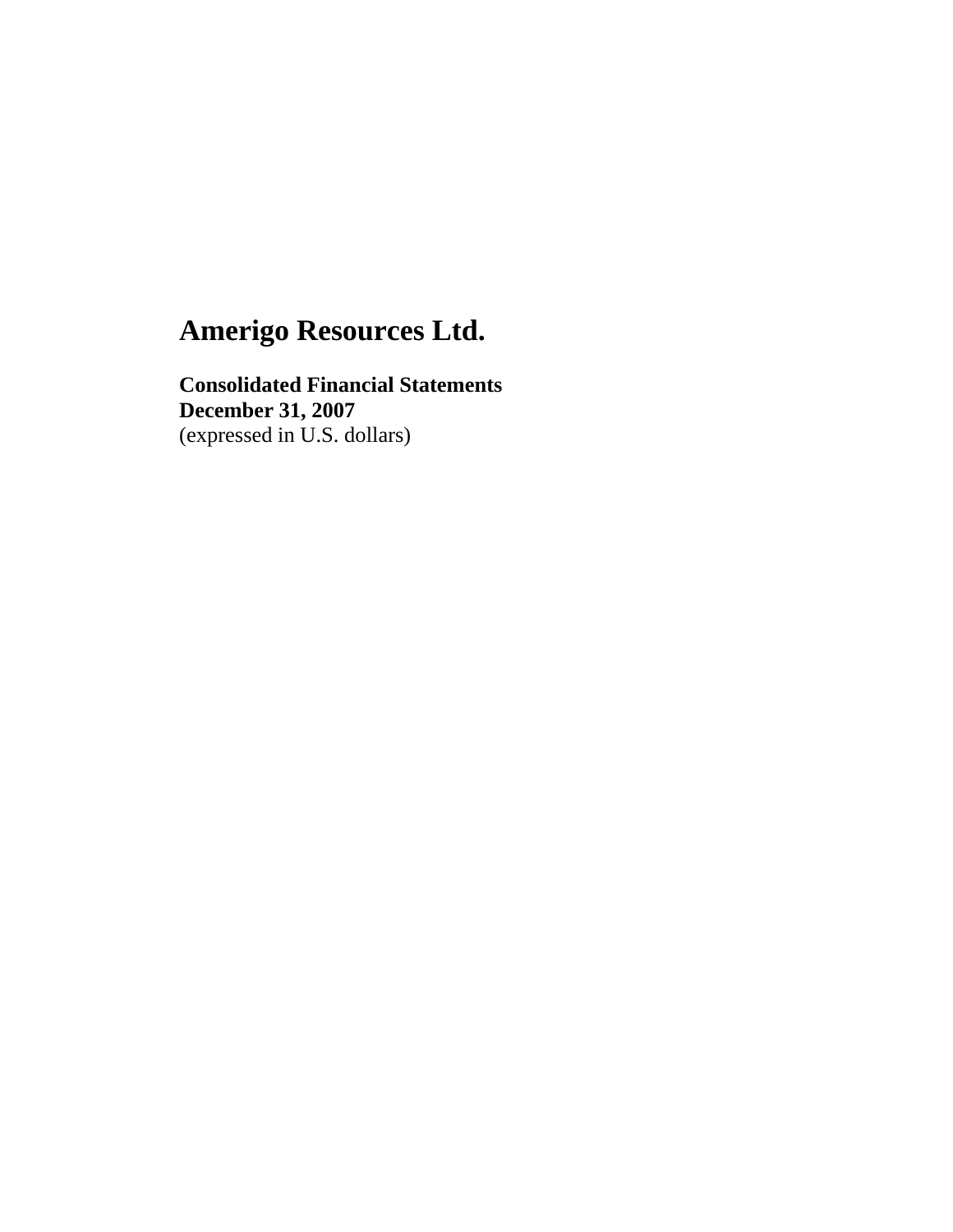

### **MANAGEMENT'S RESPONSIBILITY FOR FINANCIAL REPORTING**

The financial statements, the Management Discussion and Analysis and the information contained in the company's annual filing of financial results have been prepared by the management of the company.

The financial statements have been prepared in accordance with accounting principles generally accepted in Canada and, where appropriate, reflect management's best estimates and judgements based on currently available information.

The Audit Committee of the Board of Directors, consisting of three independent members, meets periodically with management and the independent auditors to review the scope and result of the annual audit, and to review the financial statements and related financial reporting matters prior to submitting the financial statements to the Board for approval.

The company's independent auditors, who are appointed by the shareholders, conducted an audit in accordance with Canadian generally accepted auditing standards to allow them to express an opinion on the financial statements.

A system of internal control is maintained to provide reasonable assurance that financial information is accurate and reliable. Management conducts ongoing reviews and evaluation of these controls and report on their findings to management and the Audit Committee.

Steven G. Dean **Aurora Davidson** Aurora Davidson

February 27, 2008 February 27, 2008

Chairman Chief Financial Officer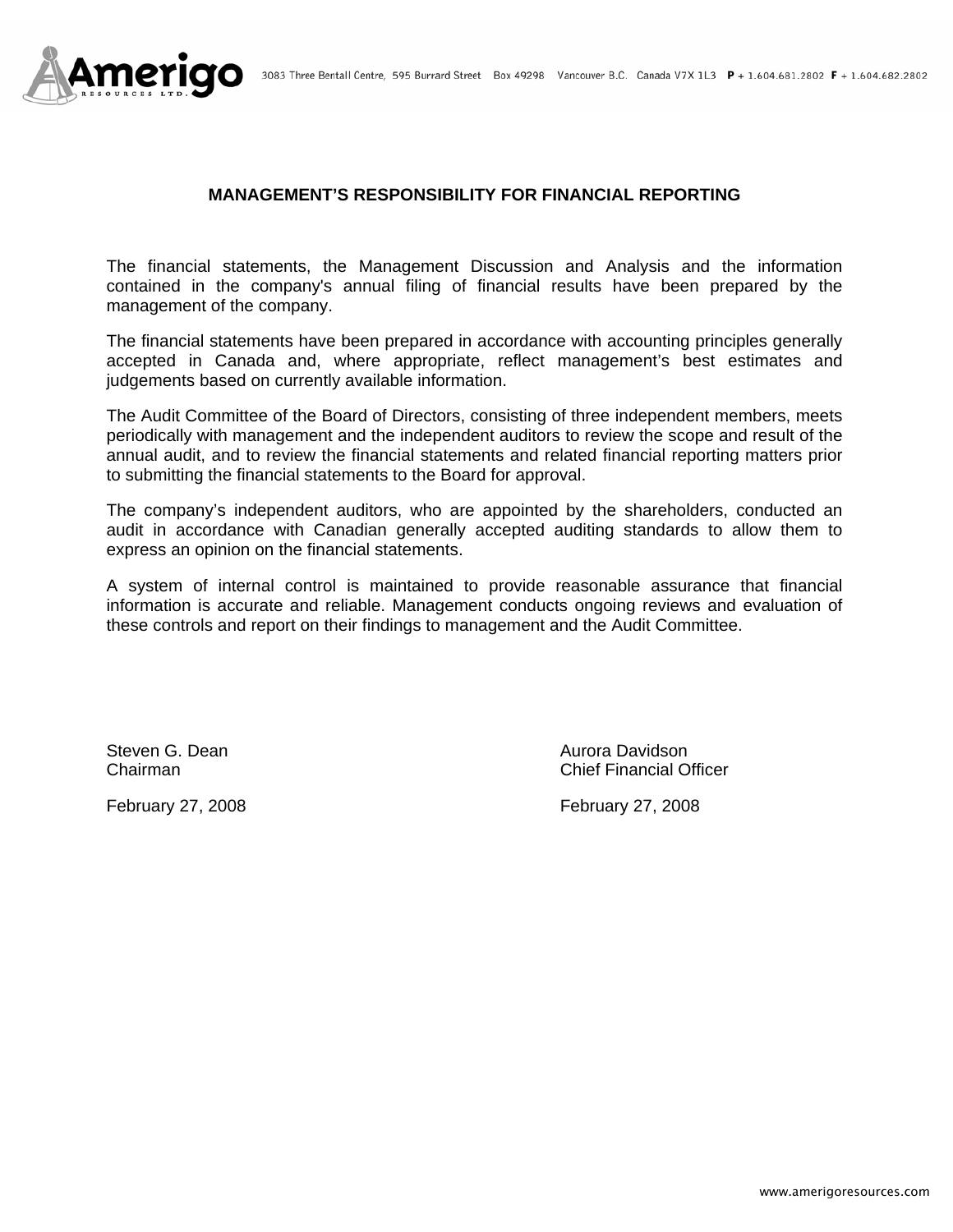

**PricewaterhouseCoopers LLP Chartered Accountants** PricewaterhouseCoopers Place 250 Howe Street, Suite 700 Vancouver, British Columbia Canada V6C 3S7 Telephone +1 604 806 7000 Facsimile +1 604 806 7806

### **AUDITORS' REPORT**

To the Shareholders of Amerigo Resources Ltd.

We have audited the consolidated balance sheets of **Amerigo Resources Ltd.** as at December 31, 2007 and 2006 and the consolidated statements of income and comprehensive income, of shareholders' equity and of cash flows for each of the years in the two year period ended December 31, 2007. These consolidated financial statements are the responsibility of the company's management. Our responsibility is to express an opinion on these financial statements based on our audits.

We conducted our audits in accordance with Canadian generally accepted auditing standards. Those standards require that we plan and perform an audit to obtain reasonable assurance whether the financial statements are free of material misstatement. An audit includes examining, on a test basis, evidence supporting the amounts and disclosures in the financial statements. An audit also includes assessing the accounting principles used and significant estimates made by management, as well as evaluating the overall financial statement presentation.

In our opinion, these consolidated financial statements present fairly, in all material respects, the financial position of the company as at December 31, 2007 and 2006 and the results of its operations and its cash flows for each of the years in the two year period ended December 31, 2007 in accordance with Canadian generally accepted accounting principles.

Pricewaterhouse Coopers LLP

**Chartered Accountants** February 27, 2008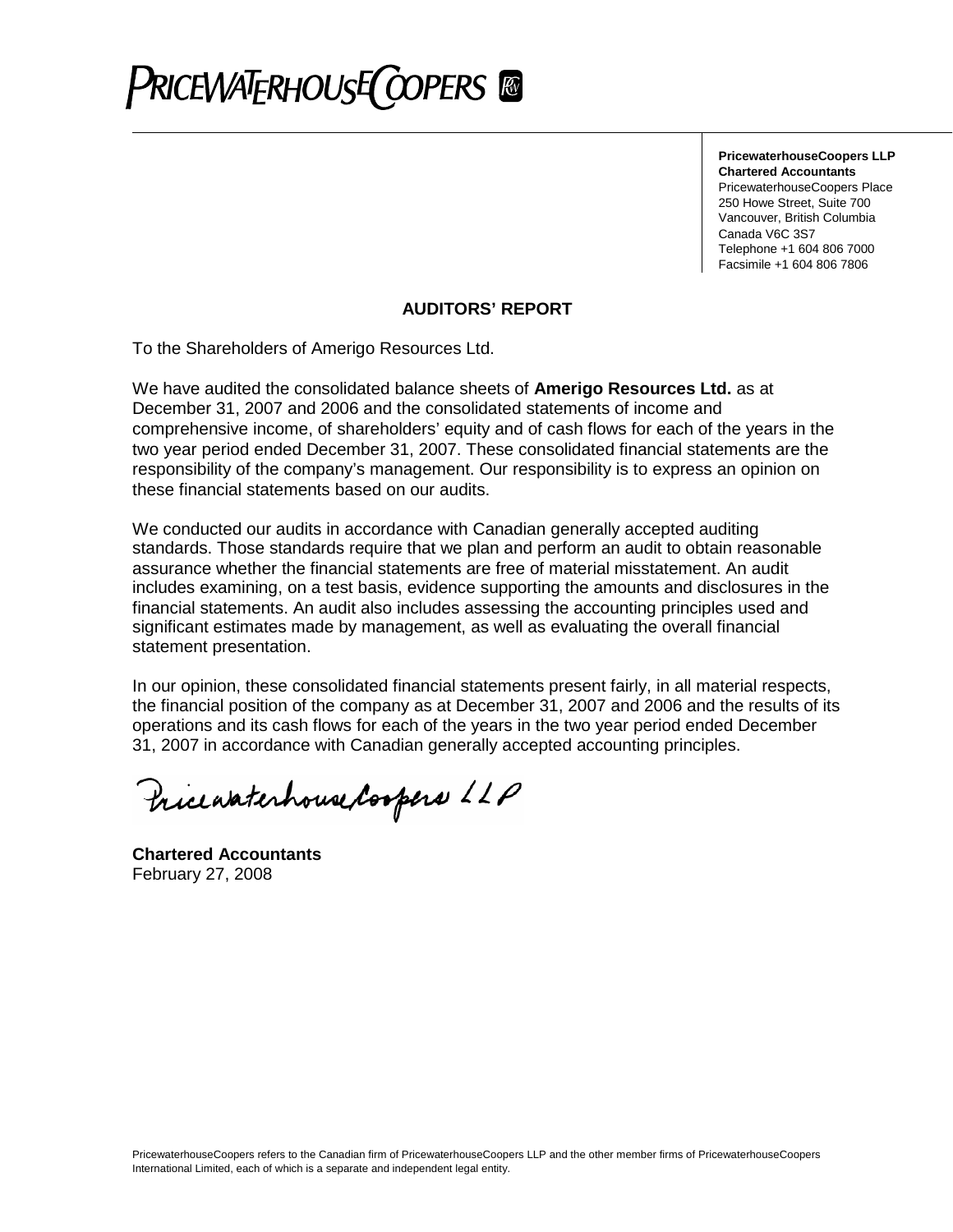Consolidated Balance Sheets

(expressed in U.S. dollars)

|                                                                                                                                                                | December 31<br>2007<br>\$                                  | December 31<br>2006<br>\$                                |
|----------------------------------------------------------------------------------------------------------------------------------------------------------------|------------------------------------------------------------|----------------------------------------------------------|
| <b>Assets</b>                                                                                                                                                  |                                                            |                                                          |
| <b>Current assets</b><br>Cash and cash equivalents<br>Marketable securities (Note 4)<br>Accounts receivable<br>Prepaid expenses                                | 16,712,630<br>16,901,271<br>106,289                        | 26,574,059<br>777,457<br>11,693,247<br>209,271           |
| Plant supplies and inventory (Note 5)                                                                                                                          | 4,231,984                                                  | 2,526,911                                                |
|                                                                                                                                                                | 37,952,174                                                 | 41,780,945                                               |
| <b>Investments</b> (Note 12)<br>Mineral property, plant and equipment - net (Note 6)<br><b>Contractual right</b> - net (Note 7)<br><b>Other</b>                | 21,171,455<br>98,136,625<br>7,437,823<br>40,864            | 1,204,947<br>83,414,103<br>7,880,319<br>23,734           |
|                                                                                                                                                                | 164,738,941                                                | 134,304,048                                              |
| <b>Liabilities</b>                                                                                                                                             |                                                            |                                                          |
| <b>Current liabilities</b><br>Accounts payable and accrued liabilities<br>El Teniente royalty payable (Note 8)<br>Due to minority shareholders (Note $10(a)$ ) | 16,635,329<br>5,742,906<br>61,735<br>22,439,970            | 13,066,490<br>3,623,917<br>42,857<br>16,733,264          |
| Other payables<br><b>Asset retirement obligation (Note 9)</b><br><b>Future income tax (Note 13)</b><br><b>Minority interest</b> (Note $10(a)$ )                | 1,003,500<br>4,787,273<br>6,180,703<br>1,000<br>34,412,446 | 586,408<br>2,346,989<br>4,270,358<br>1,000<br>23,938,019 |
|                                                                                                                                                                |                                                            |                                                          |
| <b>Shareholders' Equity</b>                                                                                                                                    |                                                            |                                                          |
| <b>Capital stock</b> (Note 11)<br>Value assigned to stock options (Note 11(c))                                                                                 | 56,933,105<br>1,949,218                                    | 55,026,997<br>1,603,180                                  |
| <b>Retained earnings</b>                                                                                                                                       | 67,070,515                                                 | 53,757,962                                               |
| Accumulated other comprehensive income (Note $12(a)(b)$ )                                                                                                      | 4,373,657                                                  | (22, 110)                                                |
|                                                                                                                                                                | 130,326,495                                                | 110,366,029                                              |
|                                                                                                                                                                | 164,738,941                                                | 134,304,048                                              |
|                                                                                                                                                                |                                                            |                                                          |

### **Contingencies** (Note 19)

### **Approved by the Board of Directors**

\_\_\_\_\_\_\_\_\_\_\_\_\_\_\_\_\_\_\_\_\_\_\_\_\_\_\_\_\_\_\_\_\_\_\_ Director \_\_\_\_\_\_\_\_\_\_\_\_\_\_\_\_\_\_\_\_\_\_\_\_\_\_\_\_\_\_\_\_\_\_\_ Director

"Robert Gayton" "Ruston Goepel"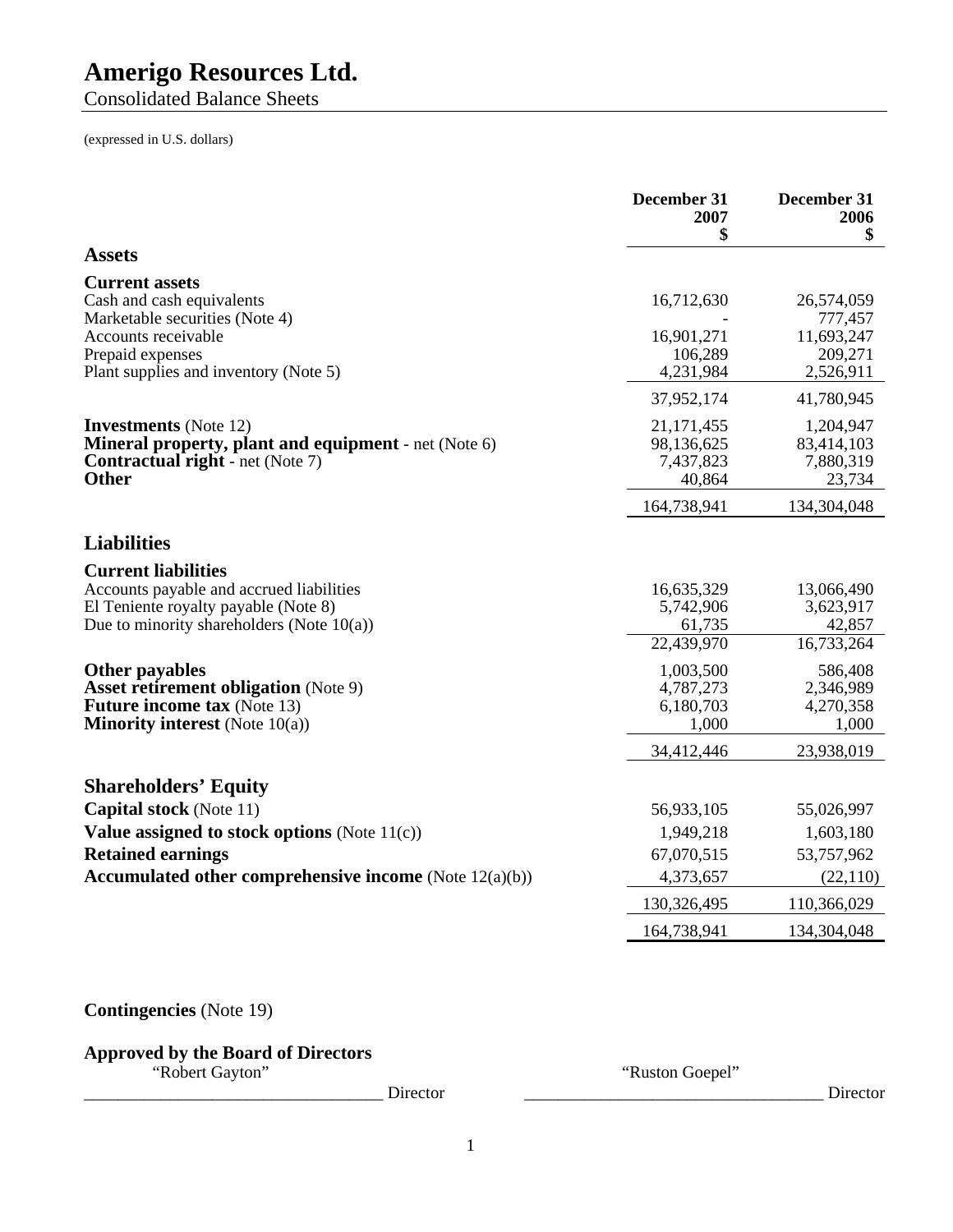Consolidated Statements of Operations and Comprehensive Income

### (expressed in U.S. dollars)

|                                                         | <b>Year ended</b><br>December 31, | <b>Year ended</b><br>December 31, |
|---------------------------------------------------------|-----------------------------------|-----------------------------------|
|                                                         | 2007<br>\$                        | 2006<br>\$                        |
| <b>Revenue</b>                                          | 105,694,549                       | 82,054,432                        |
| Other revenue                                           |                                   | 2,150,853                         |
| <b>Total revenue</b>                                    | 105,694,549                       | 84, 205, 285                      |
| Costs                                                   |                                   |                                   |
| Production costs                                        | 50,214,815                        | 28,823,890                        |
| El Teniente royalty (Note 8)                            | 18,673,900                        | 12,776,390                        |
| Depreciation and amortization                           | 4,086,845                         | 1,618,424                         |
| Administration                                          | 1,469,759                         | 1,409,981                         |
| Transportation                                          | 1,051,392                         | 734,889                           |
| Asset retirement accretion cost                         | 164,289                           | 153,541                           |
| Stock-based compensation (Note $11(c)$ )                | 149,276                           | 218,412                           |
| <b>Cost of sales</b>                                    | 75,810,276                        | 45,735,527                        |
| <b>Operating profit</b>                                 | 29,884,273                        | 38,469,758                        |
| <b>Other expenses</b>                                   |                                   |                                   |
| Salaries, management and professional fees              | 1,429,902                         | 1,295,705                         |
| Office and general expenses                             | 1,136,365                         | 848,516                           |
| Stock-based compensation (Note $11(c)$ )                | 749,406                           | 673,755                           |
| Interest expense                                        | 19,100                            | 322,942                           |
|                                                         | 3,334,773                         | 3,140,918                         |
| Earnings before the undernoted items                    | 26,549,500                        | 35,328,840                        |
| Foreign exchange gain                                   | 1,348,336                         | 492,168                           |
| Interest income                                         | 1,272,014                         | 760,236                           |
| Realized gain on sale of financial instruments (Note 4) | 711,591                           |                                   |
| Other income                                            | 297,750                           | 112,821                           |
| Investment loss (Note $12(c)$ )                         | (224, 573)                        |                                   |
| Gain on sale of investment (Note $12(d)$ )              |                                   | 8,530,377                         |
| Gain on settlement of debt                              |                                   | 202,027                           |
| Earnings before taxes and minority interest             | 29,954,618                        | 45,426,469                        |
| Income tax expense, net of tax recoveries (Note 13)     | 5,085,223                         | 5,690,569                         |
| <b>Earnings before minority interest</b>                | 24,869,395                        | 39,735,900                        |
| <b>Minority interest</b> (Note $10(a)$ )                | 587,041                           | 452,217                           |
| Net earnings                                            | 24, 282, 354                      | 39,283,683                        |
| Other comprehensive income                              | 4,395,767                         |                                   |
| <b>Comprehensive income</b>                             | 28,678,121                        | 39,283,683                        |
| Weighted average number of shares outstanding, basic    | 94,279,636                        | 92,512,569                        |
| Weighted average number of shares outstanding, diluted  | 94,523,810                        | 93,488,744                        |
| <b>Earnings per share</b>                               |                                   |                                   |
| <b>Basic</b>                                            | 0.26                              | 0.42                              |
| Diluted                                                 | 0.26                              | 0.42                              |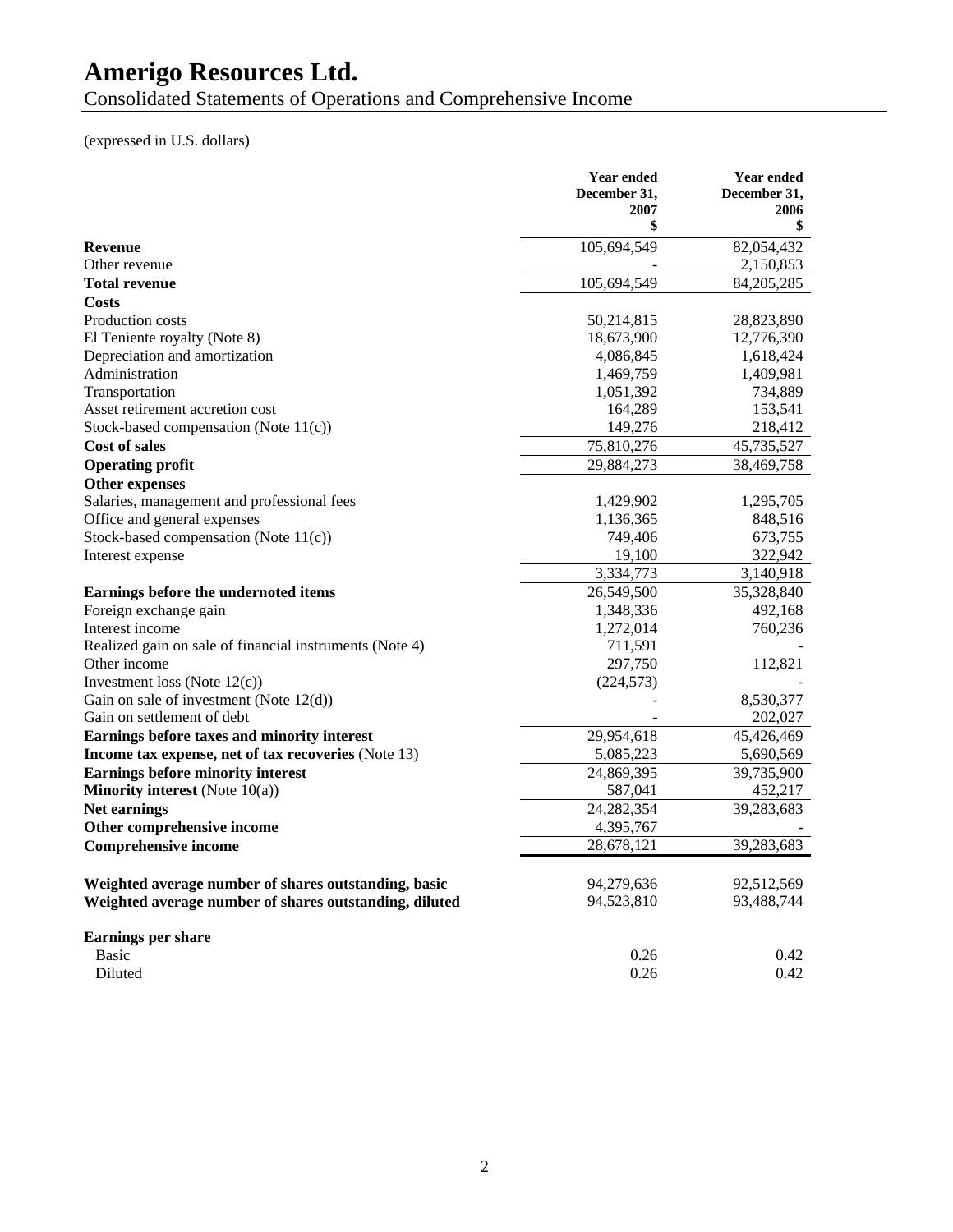Consolidated Statements of Cash Flows

(expressed in U.S. dollars)

|                                                  | <b>Year ended</b><br>December 31, | <b>Year ended</b><br>December 31, |
|--------------------------------------------------|-----------------------------------|-----------------------------------|
|                                                  | 2007                              | 2006                              |
|                                                  | \$                                | \$                                |
| <b>Cash flows from operating activities</b>      |                                   |                                   |
| Net earnings for the year                        | 24, 282, 354                      | 39,283,683                        |
| Items not affecting cash -                       |                                   |                                   |
| Depreciation and amortization                    | 4,086,845                         | 1,618,424                         |
| Future income tax asset                          | 1,910,345                         | 101,246                           |
| Stock-based compensation                         | 898,682                           | 892,167                           |
| Investment loss                                  | 224,573                           |                                   |
| Asset retirement accretion cost                  | 164,289                           | 153,541                           |
| Amortization of future income tax asset          | 64,294                            | 61,718                            |
| Realized gain on sale of financial instruments   | (711, 591)                        |                                   |
| Unrealized (realized) foreign exchange gains     | (86, 186)                         |                                   |
| Other receivables                                | (17, 130)                         | (3,194)                           |
| Gain on sale of investment                       |                                   | (8,530,377)                       |
| Income tax expense, net of tax recoveries        |                                   | (277, 943)                        |
| Gain on settlement of debt                       |                                   | (202, 027)                        |
|                                                  | 30,816,475                        | 33,097,238                        |
| Changes in non-cash working capital              |                                   |                                   |
| Accounts receivable                              | (5,208,024)                       | (2,425,637)                       |
| Prepaid expenses                                 | 102,982                           | 429,066                           |
| Plant, supplies and inventory                    | (1,705,073)                       | (134, 894)                        |
| Accounts payable                                 | 4,720,836                         | (893, 574)                        |
| El Teniente royalty payable                      | 2,118,989                         | 418,392                           |
| Due to related parties                           | 18,878                            | (16,932)                          |
| Other payables                                   | 417,092                           | 16,488                            |
| Note and interest payable                        |                                   | (3,736,979)                       |
| Net cash provided by operating activities        | 31,282,155                        | 26,753,168                        |
| <b>Cash flows from investing activities</b>      |                                   |                                   |
| Purchase of plant and equipment                  | (17,307,167)                      | (27,890,637)                      |
| (Purchase) sale of investments, net              | (13,854,222)                      | 7,549,492                         |
| Net cash used in investing activities            | (31, 161, 389)                    | (20, 341, 145)                    |
| <b>Cash flows from financing activities</b>      |                                   |                                   |
| Issuance of shares for cash – net of issue costs | 1,447,395                         | 15,479,972                        |
| Payment of dividends                             | (11,089,289)                      | (7,449,203)                       |
| Purchase of share capital for cancellation       | (340, 301)                        | (1, 131, 443)                     |
| Net cash provided by (used in) financing         |                                   |                                   |
| activities                                       | (9,982,195)                       | 6,899,326                         |
| Increase in cash and cash equivalents due to     |                                   |                                   |
| exchange rate changes                            |                                   | 309,194                           |
| Net increase (decrease) in cash and cash         |                                   |                                   |
| equivalents                                      | (9,861,429)                       | 13,620,543                        |
| Cash and cash equivalents - Beginning of year    | 26,574,059                        | 12,953,516                        |
| Cash and cash equivalents - End of year          | 16,712,630                        | 26,574,059                        |
|                                                  |                                   |                                   |

**Supplemental disclosure with respect to cash flows (Note 14)**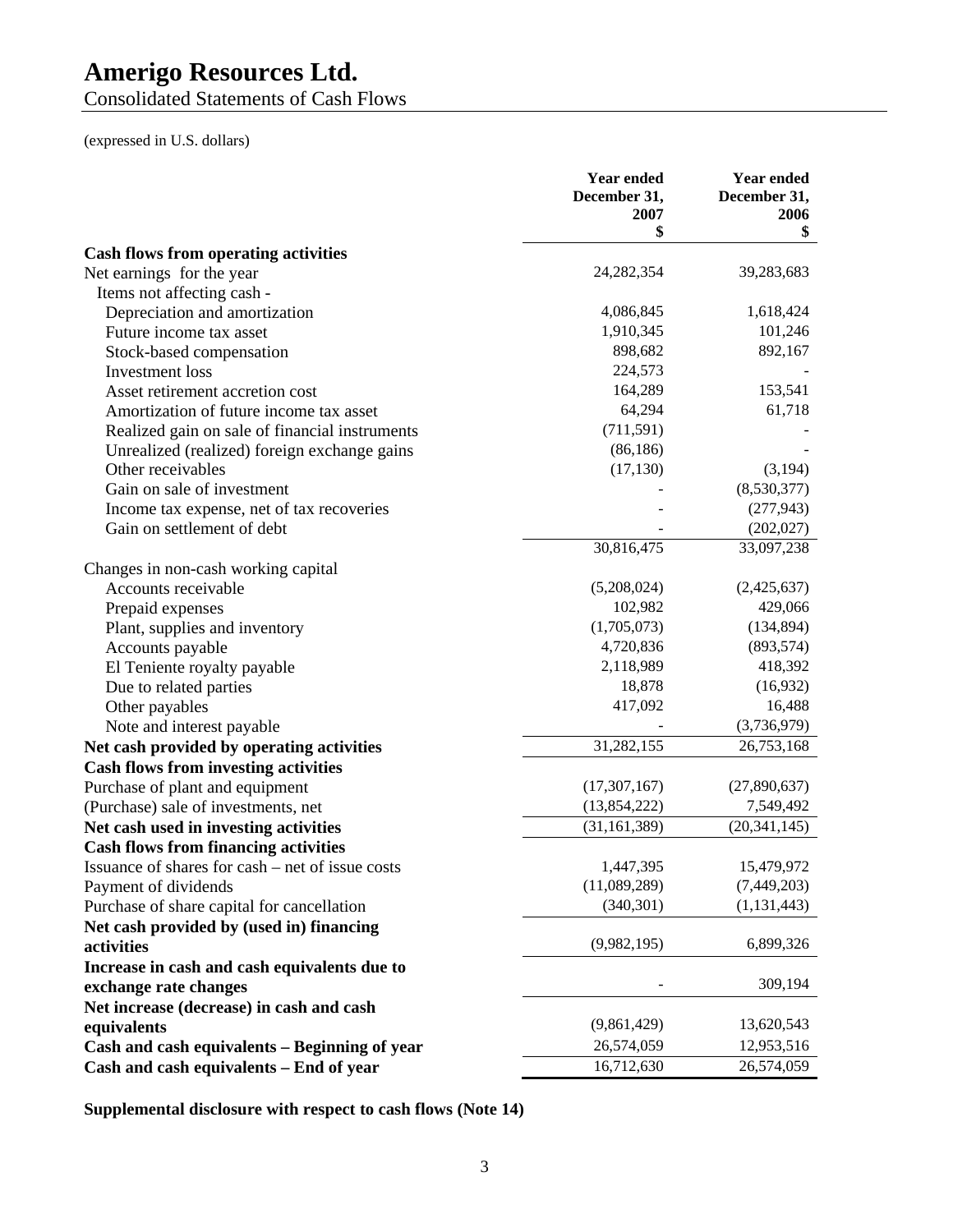Consolidated Statements of Shareholders' Equity

(expressed in U.S. dollars)

|                                                                              | <b>Common shares</b> |                          |                                    |                                              |                                                            |                         |
|------------------------------------------------------------------------------|----------------------|--------------------------|------------------------------------|----------------------------------------------|------------------------------------------------------------|-------------------------|
|                                                                              | No. of shares        | Amount                   | <b>Retained</b><br><b>Earnings</b> | <b>Value</b><br>assigned<br>to stock options | <b>Accumulated Other</b><br>Comprehensive<br><b>Income</b> | Shareholders'<br>equity |
|                                                                              |                      | \$)                      | \$)                                | $($)$                                        | \$)                                                        | $($)$                   |
| Balance -<br>Dec. 31, 2005<br>Issue of shares                                | 86,225,844           | 39,451,043               | 22,642,726                         | 1,219,194                                    | (22,110)                                                   | 63,290,853              |
| Brokered placement                                                           | 7,000,000            | 14,554,274               |                                    |                                              |                                                            | 14,554,274              |
| Exercise of stock options                                                    | 930,000              | 925,698                  |                                    |                                              |                                                            | 925,698                 |
| Shares repurchased                                                           | (712,600)            | (412, 199)               | (719, 244)                         |                                              |                                                            | (1, 131, 443)           |
| Options granted                                                              |                      |                          |                                    | 892,167                                      |                                                            | 892,167                 |
| Transfer of value on<br>exercise of stock options                            |                      | 508,181                  |                                    | (508, 181)                                   |                                                            |                         |
| Dividends paid                                                               |                      | $\overline{\phantom{a}}$ | (7,449,203)                        |                                              |                                                            | (7,449,203)             |
| Net earnings for the year                                                    |                      | $\blacksquare$           | 39,283,683                         |                                              |                                                            | 39,283,683              |
| Balance-<br>Dec. 31, 2006 as previously<br>reported<br>Adoption of financial | 93,443,244           | 55,026,997               | 53,757,962                         | 1,603,180                                    | (22,110)                                                   | 110,366,029             |
| instruments standards<br>(Note 2)                                            |                      |                          | 365,858                            |                                              |                                                            | 365,858                 |
| Balance-<br>Dec. 31, 2006 as restated                                        | 93,443,244           | 55,026,997               | 54,123,820                         | 1,603,180                                    | (22, 110)                                                  | 110,731,887             |
| Issue of shares<br>Exercise of stock options                                 | 1,089,500            | 1,447,395                |                                    |                                              |                                                            | 1,447,395               |
| Shares repurchased                                                           | (160,000)            | (93, 931)                | (246,370)                          |                                              |                                                            | (340, 301)              |
| Options granted                                                              |                      |                          |                                    | 898,682                                      |                                                            | 898,682                 |
| Transfer of value on<br>exercise of stock options                            |                      | 552,644                  |                                    | (552, 644)                                   |                                                            |                         |
| Unrealized gains on<br>"available for sale"<br>instruments (negligible tax   |                      |                          |                                    |                                              |                                                            |                         |
| effect) (Note 12)                                                            |                      |                          |                                    |                                              | 4,395,767                                                  | 4,395,767               |
| Dividends paid                                                               |                      |                          | (11,089,289)                       |                                              |                                                            | (11,089,289)            |
| Net earnings for the year                                                    |                      |                          | 24, 282, 354                       |                                              |                                                            | 24, 282, 354            |
| Balance-<br>Dec. 31, 2007                                                    | 94,372,744           | 56,933,105               | 67,070,515                         | 1,949,218                                    | 4,373,657                                                  | 130,326,495             |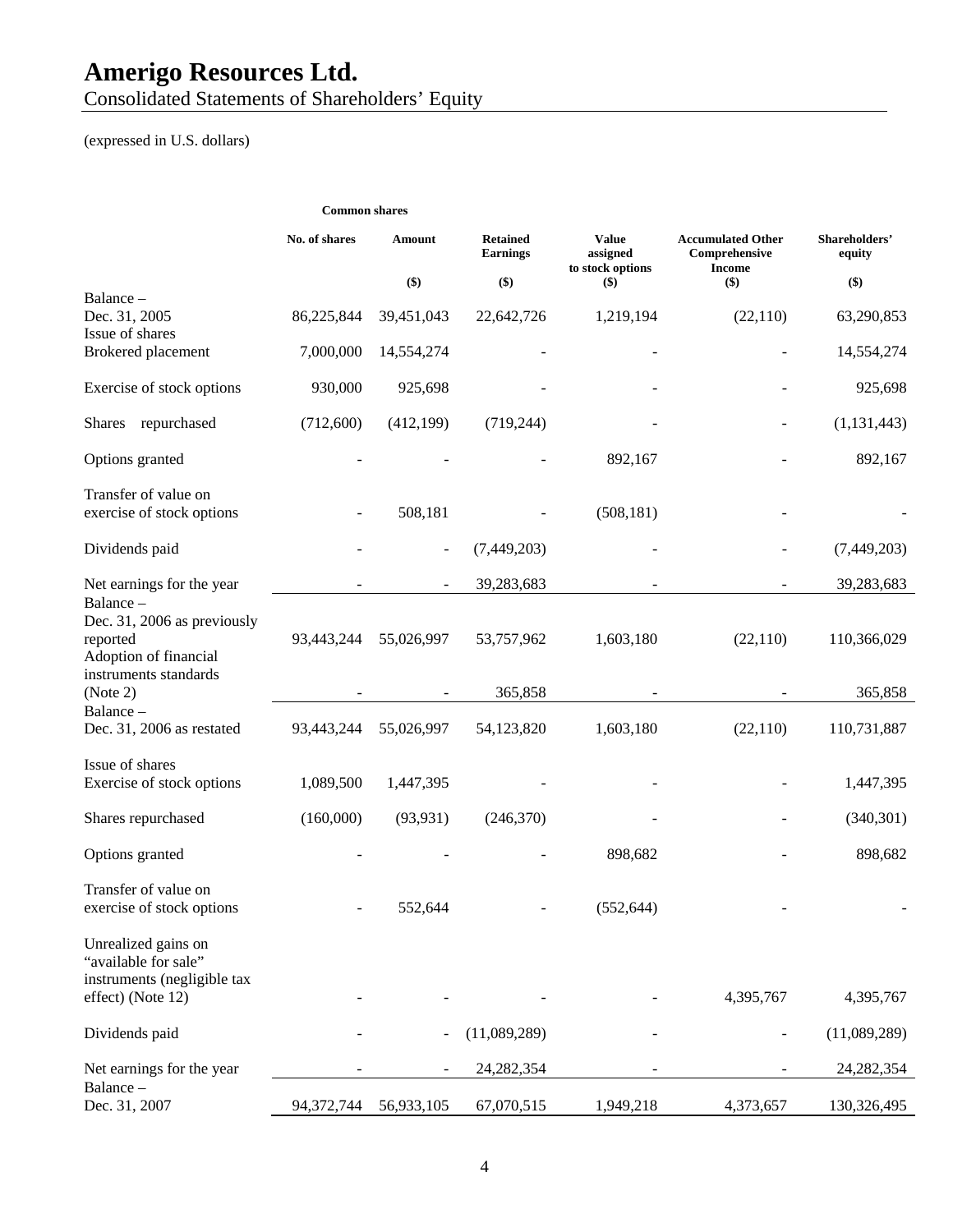### **1 Operations**

Amerigo Resources Ltd. ("the Company") was incorporated under the laws of British Columbia, Canada.

The Company is a producer of copper and molybdenum concentrates with operations in Chile. Its operating subsidiary Minera Valle Central S.A. ("MVC") has a contract with Chile's state-owned copper producer Codelco through at least 2021 to process the tailings from El Teniente, the world's largest underground copper mine.

### **2 Significant accounting policies**

### **Generally accepted accounting principles**

These consolidated financial statements have been prepared in accordance with accounting principles generally accepted in Canada.

### **Basis of presentation**

These consolidated financial statements include the accounts of the Company and its wholly-owned subsidiaries, Templo Dorado S.A. de C.V. (inactive), Amerigo International Holdings Corp., Amerigo Resources Ltd. Chile I Limitada, Amerigo Resources Ltd. Chile II Limitada, Minera Valle Central S.A, Amerigo Banking Corporation and Amerigo Investments Limited. All significant intercompany transactions and balances have been eliminated.

Certain comparative figures have been reclassified to conform with the basis of presentation adopted in the current period.

### **Use of estimates**

The preparation of financial statements in conformity with Canadian generally accepted accounting principles requires management to make estimates and assumptions that affect the reported amount of assets and liabilities and disclosure of contingent assets and liabilities at the date of the financial statements and the reported amount of revenues and expenses during the period. Actual results may differ from those estimates.

The most significant estimates are related to the physical and economic lives of mineral assets and their recoverability, the estimation of the Company's asset retirement obligations and the measurement of stockbased compensation.

#### **Foreign currency translation**

The Company's subsidiaries are considered integrated operations and are translated using the temporal method. Under this method, monetary assets and liabilities are translated into U.S. dollars at the balance sheet date rate of exchange, and non-monetary assets and liabilities at historical rates. Revenues and expenses are translated at transaction date rates, except for depreciation, amortization and accretion, which are translated at historical rates. Gains and losses on translation are included in income.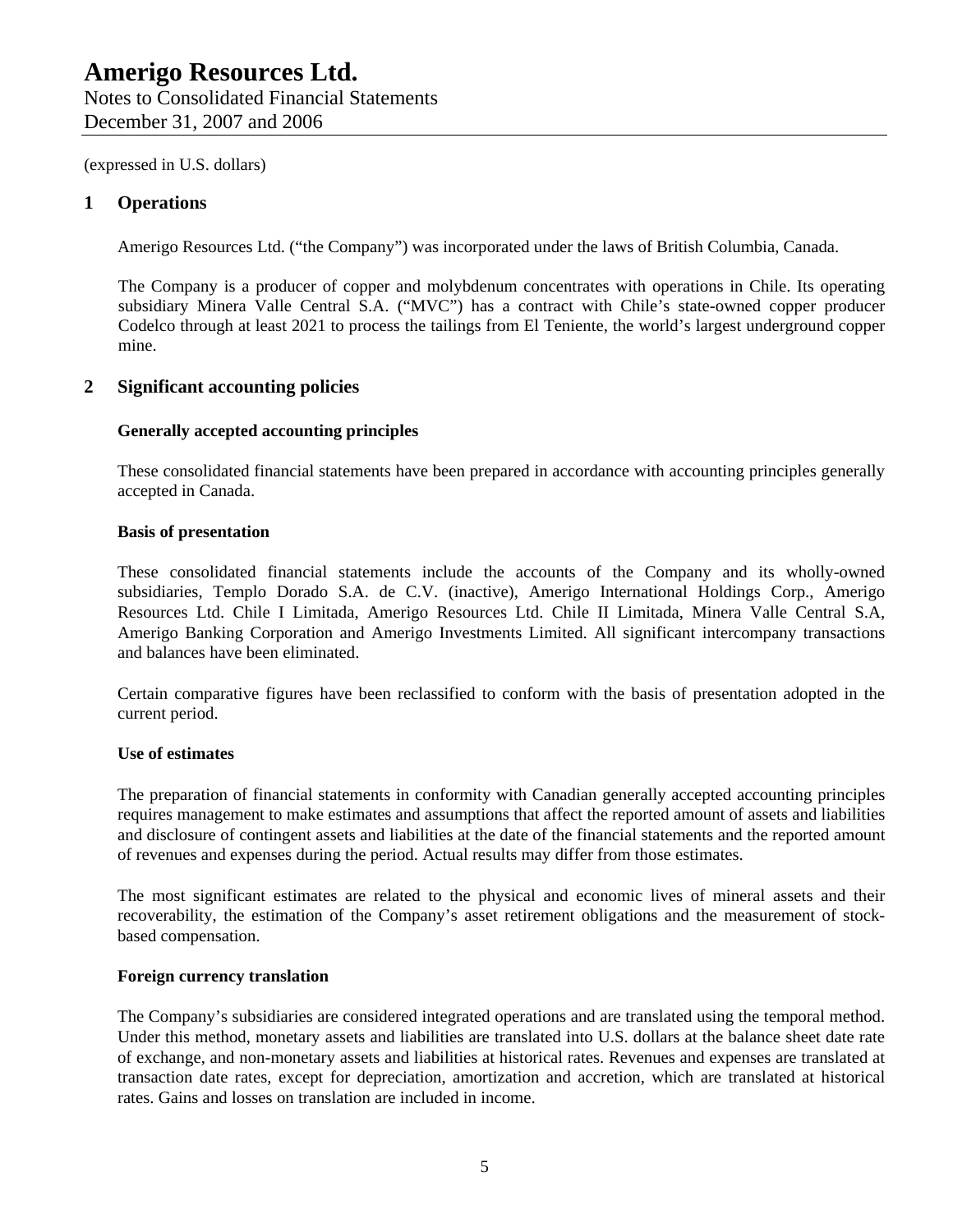#### **Cash and cash equivalents**

Cash and cash equivalents consist of cash on deposit and highly liquid investments that are readily convertible into cash with maturities of three months or less when purchased. Interest earned is recognized immediately in operations.

### **Investments**

The Company holds approximately 26% of the share capital of a TSX-Venture Exchange issuer and is considered to have significant influence in this investment. Accordingly, the Company uses the equity method to account for this investment.

Other investments have been designated as "available for sale" for accounting purposes. Accordingly gains or losses arising from changes in fair value are recorded in Accumulated Other Comprehensive Income in the Company's Balance Sheet until the investments are sold or management determines that other than temporary impairments in the value of the investments have occurred, at which time a write-down to estimated fair value is made and the accumulated losses will be transferred to earnings.

### **Mineral property, plant and equipment**

Plant and equipment are carried at cost. Assets used in commercial production are subject to depreciation on the basis described below:

Plant and infrastructure and major equipment are depreciated using the unit of production method over the lesser of the useful life of the asset or the estimated life of the mineral resource. Other fixed assets are depreciated over the useful life of the asset on a straight-line basis.

Unit of production method is defined as contained pounds of copper produced over estimated production under the tailings supply agreement. The tailings supply agreement has a term extending to the later of the year 2021 or the date at which a predetermined amount of copper in tailings from El Teniente has been delivered.

The Company regularly reviews the carrying value of its plant, equipment and mineral resource. Where information is available and conditions suggest impairment of long-lived assets, estimated future net cash flows are calculated. If projected future cash flows are less than the carrying value, or the fair value is less than the carrying value, a write-down to the estimated fair value is made, with a corresponding charge to earnings

#### **Plant supplies and inventory**

Plant supplies are valued at the lower of cost and replacement cost. Concentrate inventory is valued at the lower of cost and net realizable value.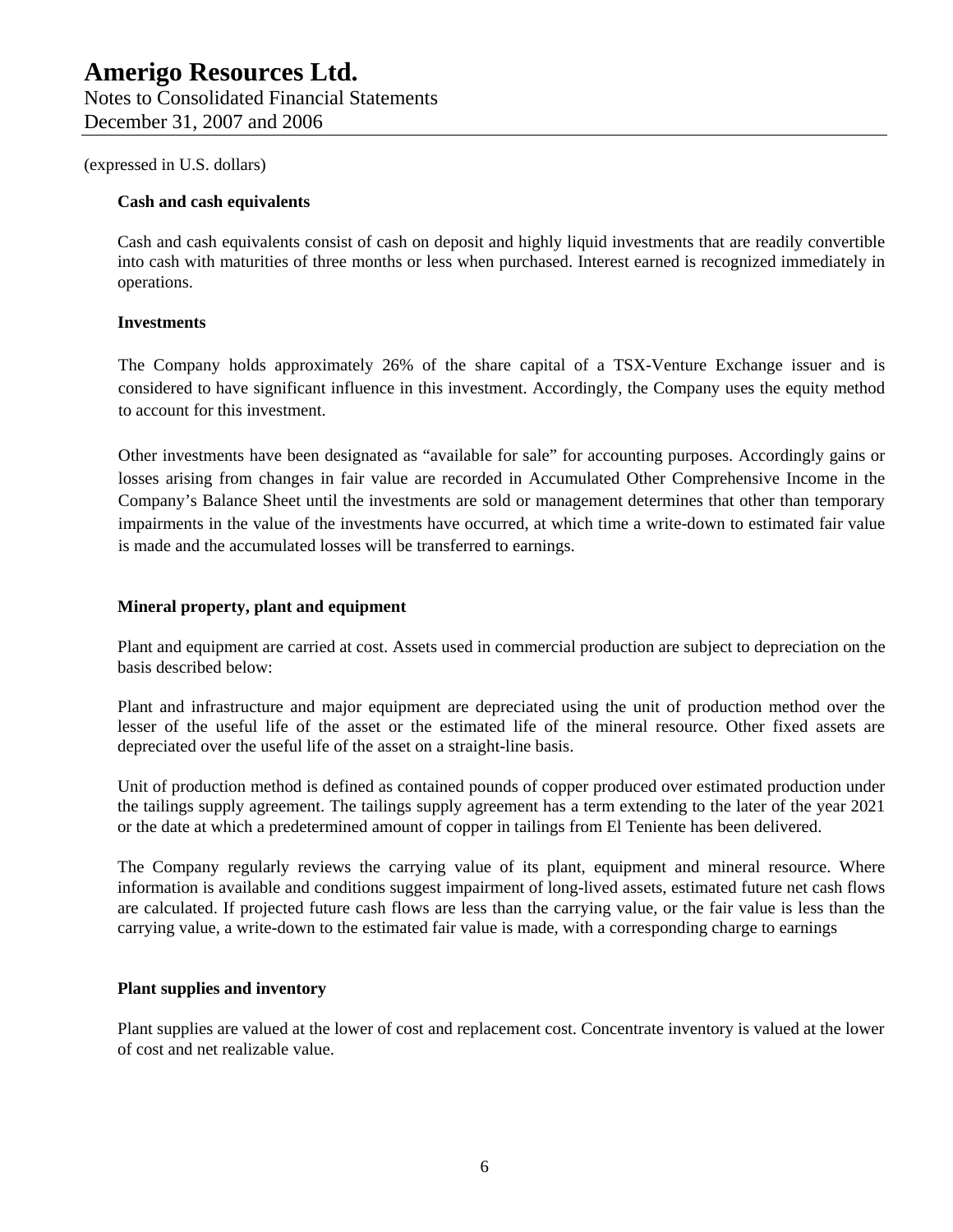## **Amerigo Resources Ltd.**  Notes to Consolidated Financial Statements

December 31, 2007 and 2006

(expressed in U.S. dollars)

### **Revenue recognition**

Revenue from the sale of the Company's copper and molybdenum concentrates is recorded net of smelter and refinery charges when persuasive evidence of a sales arrangement exists, delivery has occurred, the rights and obligations of ownership have passed to the customer and the sale price is determinable, subject to adjustments during the settlement period.

Copper produced by the Company is sold under a written sales agreement with Chile's Empresa Nacional de Minería ("Enami" or the "smelter"). The agreement with Enami establishes a delivery schedule of monthly sales quotas and sets the Company's copper sale price at the average market price for the third month after delivery ("M+3"). Accordingly, provided monthly quotas are met, all copper delivered by the Company to the smelter in one quarter is sold at market prices prevailing in the following quarter. However, where production falls short of the monthly quota for a scheduled month of delivery, the quota is carried forward to a subsequent calendar month and the Company receives a sale price calculated for the originally scheduled month of delivery until the quota is met. The Company believes that this pricing arrangement is standard in the industry.

Molybdenum produced by the Company is sold under a written sales agreement with Chile's Molibdenos y Metales S.A. ("Molymet"), which provides that the sale price is the average market price for the first ("M+1"), second ("M+2") or third ("M+3") month after delivery, with each delivery period nominated at the election of Molymet. In 2006 the molybdenum settlement period was predominantly three months from the month of delivery; accordingly, most deliveries by the Company in one quarter were sold at market prices prevailing in the following quarter.

In normal supply conditions, sales for copper and molybdenum are provisionally priced at the time of sale based on the prevailing copper forward market price or the current molybdenum market price, as specified in the sales contracts. Variations between the price recorded at the time of sale and the actual final price received from the smelter or the roaster are caused by changes in copper and molybdenum market prices and result in an embedded derivative in the accounts receivable. The embedded derivative is recorded at fair value each period until final settlement occurs, with changes in fair value classified as a component of revenue. The Company's reported revenue is therefore very sensitive to increases and decreases in copper and molybdenum prices. In a period of rising prices, not only will the Company record higher revenue for deliveries in the period, but it will also record favourable adjustments to revenue for copper and molybdenum delivered in the prior period. Similarly, in a period of declining prices, the Company will record lower revenues for current deliveries and negative adjustments to revenue for the prior period's deliveries.

Revenue from custom processing of concentrates for others is recognized as other revenue when the processing is completed, the amounts to be received are known and collection is reasonably assured.

### **Financial instruments**

All derivative instruments, including certain embedded derivatives that are required to be separated from their host contracts, are recorded on the balance sheet at fair market value. Mark to market adjustments on these instruments are included in net income. Under the transitional provisions for the standard, only embedded derivatives acquired or substantively modified on or after January 1, 2003 are required to be considered for recognition and measurement.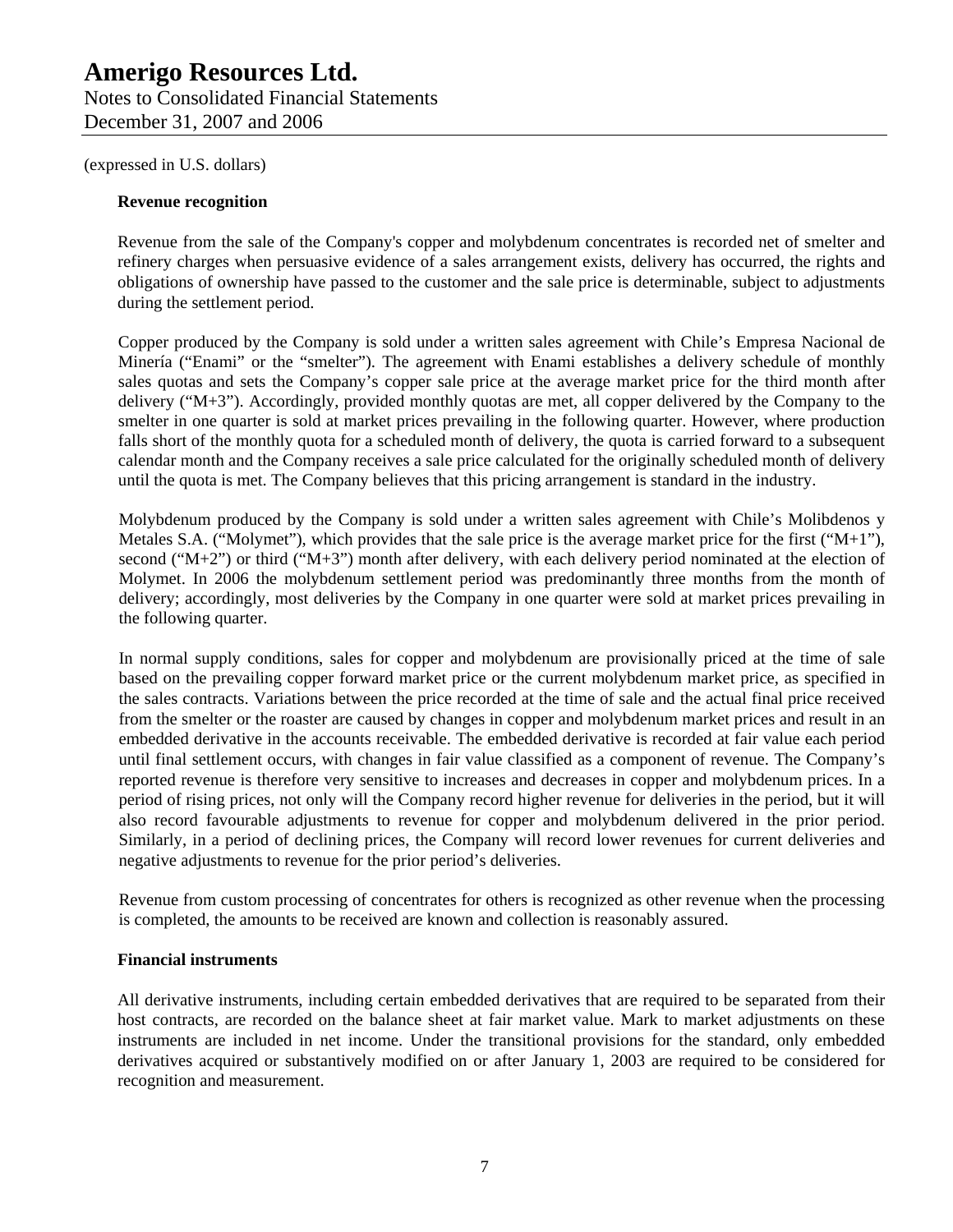#### **Contractual right**

At the time of the acquisition of MVC, the Company assigned the excess of the purchase price over the fair value of the tangible assets acquired to the MVC and Codelco contract for the processing of tailings from the El Teniente mine. This contractual right is amortized using the units of production method.

#### **Income taxes**

The Company follows the liability method of accounting for income taxes. Under this method, future income tax assets and liabilities are determined based on differences between financial reporting and tax bases of assets and liabilities, measured using substantially enacted tax rates and laws that will be in effect when the differences are expected to reverse. The amount of future income tax assets recognized is limited to the amount that is more likely than not to be realized.

#### **Stock option plan**

The Company accounts for share purchase options using the fair value method. Fair value is measured using the Black-Scholes valuation model on the date of grant of stock purchase options, and is recognized as stockbased compensation expense and shareholders' equity at the options' vesting dates. Consideration paid on exercise of share purchase options is recorded as share capital. The Company does not recognize stock-based compensation on options that are forfeited prior to vesting.

#### **Earnings per share**

Earnings per common share are calculated using the weighted average number of common shares outstanding during each period. Diluted earnings per common share are calculated using the treasury stock method, which assumes that stock options are only exercised when the exercise price is below the average market price during the period, and that the Company will use the proceeds to purchase its common shares at their average market price during the period.

### **3 Adoption of new accounting standards and accounting pronouncements**

#### **Accounting Changes**

Effective January 1, 2007, the Company adopted the revised CICA Section 1506 "Accounting Changes", which requires that (a) a voluntary change in accounting principles can be made if, and only if, the changes result in more reliable and relevant information, (b) changes in accounting policies are accompanied with disclosures of prior period amounts and justification for the change, and (c) for changes in estimates, the nature and amount of the change should be disclosed. The Company has not made any voluntary change in accounting principles since the adoption of the revised standard.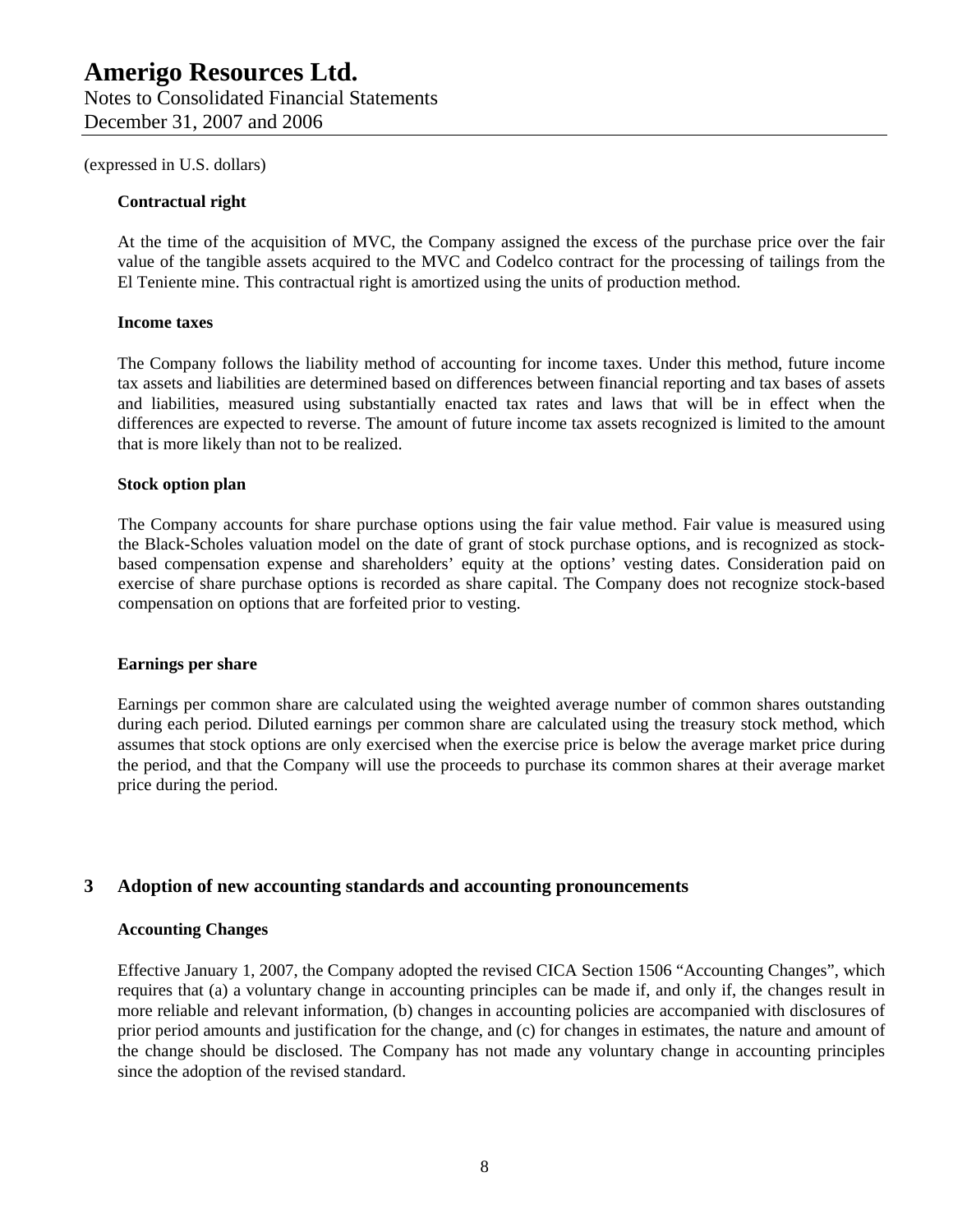#### **Financial Instruments**

Effective January 1, 2007, the Company adopted the new accounting standards and related amendments to other standards on financial instruments issued by the CICA. Prior periods have not been restated.

*Financial Instruments – Recognition and Measurement (Section 3855):* The standard prescribes when a financial asset, financial liability and non-financial derivative is to be recognized on the Balance Sheet and whether fair value or cost-based measures should be used to measure the recorded amounts. It also specifies how financial instruments gains or losses should be presented. Effective January 1, 2007, the Company's marketable securities were classified as "held for trading" and recorded at fair value on the Balance Sheet. Fair value is determined directly by reference to published bid price quotations in the active market where the securities are traded. Changes in the fair value of these instruments are reflected in income and included in shareholders' equity on the Balance Sheet. The Company also determined that the only derivatives it has are the embedded derivatives arising from variations in copper and molybdenum market prices between the time of delivery of concentrates and final settlement of the corresponding accounts receivable.

*Hedges (Section 3865):* The standard is applicable when a company chooses to designate a hedging relationship for accounting purposes. It builds on the existing Accounting Guideline 13 (acG-13) "Hedging Relationships" and Section 1650 "Foreign Currency Translation", by specifying how hedge accounting is applied and what disclosures are necessary when it is applied. At September 30, 2007, the Company had no hedging relationships.

*Comprehensive Income (Section 1530):* The standard requires the presentation of comprehensive income and its components. Comprehensive income includes both net earnings and other comprehensive income. Other comprehensive income includes holding gains and losses on "available for sale investments", gains and losses on certain derivative instruments and foreign currency gains and losses related to self-sustaining operations, all of which are not included in the calculation of net earnings until realized. Comprehensive income is being disclosed as a component in the Company's Statement of Shareholders' Equity.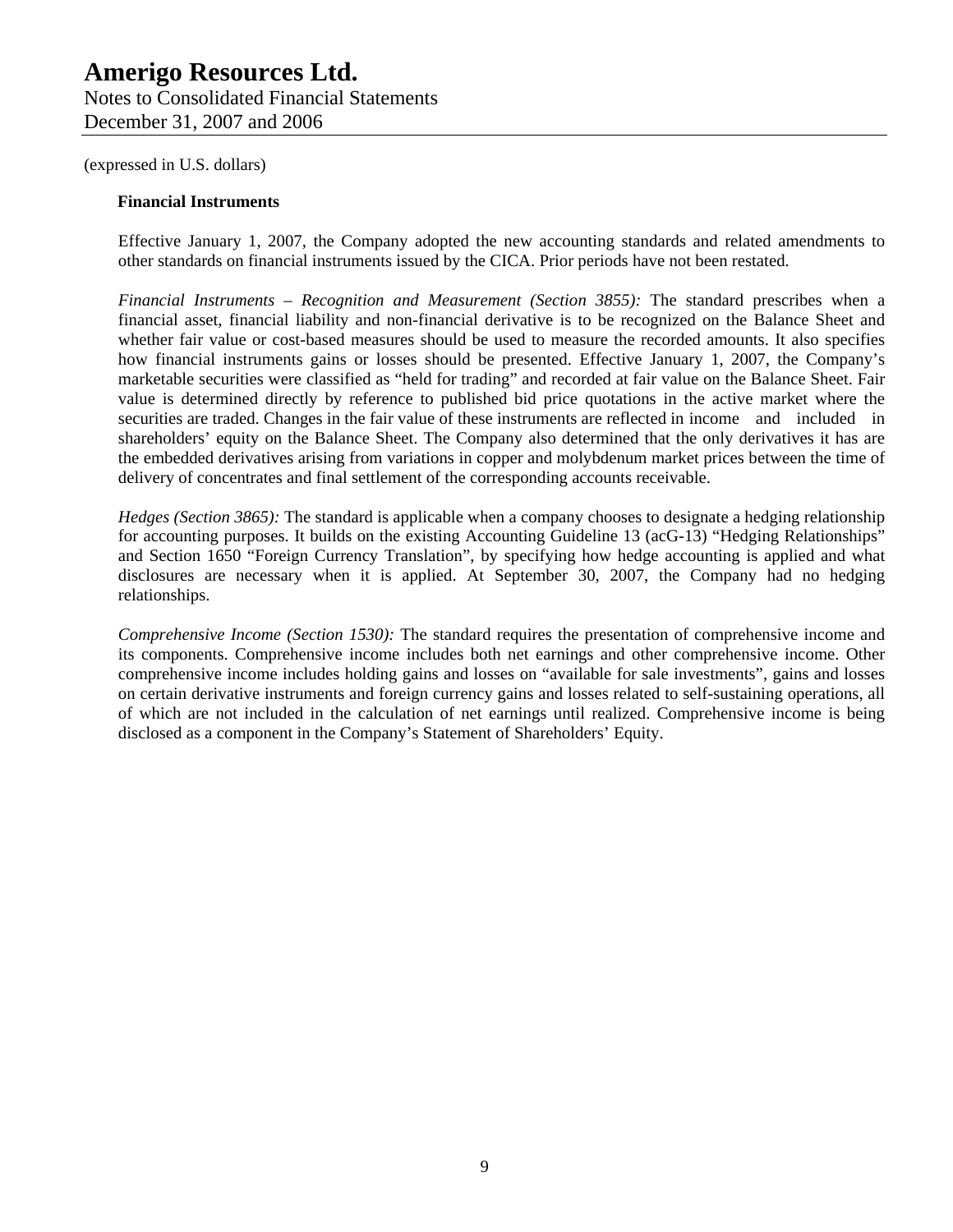Notes to Consolidated Financial Statements December 31, 2007 and 2006

### (expressed in U.S. dollars)

As at January 1, 2007, the effect on the Company's Balance Sheet of adopting these standards is summarized below. As prescribed by these standards, prior periods have not been restated.

**January 1, 2007**  As reported Adjusted on adoption of Financial Instruments standards Restated opening balances in 2007 **Assets**  Cash and cash equivalents 26,574,059 26,574,059 26,574,059 26,574,059 26,574,059 26,574,059 Marketable securities  $777,457$   $365,858$   $1$   $1,143,315$ Accounts receivable 11,693,247 11,693,247 11,693,247 Prepaid expenses 209,271 209,271 Plant supplies and inventory 2,526,911 2,526,911 2,526,911 41,780,945 42,146,803 Investment 1,204,947 1,204,947 Mineral property, plant and equipment 83,414,103 83,414,103 Contractual right 7,880,319 7,880,319 Other 23,734 23,734 134,304,048 134,669,906 **Liabilities**  Accounts payable and accrued liabilities 13,066,490 13,066,490 13,066,490 13,066,490 13,066,490 13,065,490 13,065,490 13,066,490 13,066,490 13,066,490 13,066,490 13,066,490 13,066,490 13,066,490 13,066,490 13,066,490 13,06 El Teniente royalty payable 3,623,917 3,623,917 Due to minority shareholders  $42,857$   $42,857$   $42,857$ 16,733,264 16,733,264 Other payables 586,408 586,408 Asset retirement obligation  $2,346,989$   $2,346,989$   $2,346,989$ Future income tax  $4,270,358$   $4,270,358$   $4,270,358$ Minority interest 1,000 1,000 23,938,019 23,938,019 **Shareholders' Equity**  Capital stock 55,026,997 55,026,997 55,026,997 Value assigned to stock options 1,603,180 1,603,180 1,603,180 Retained earnings 53,757,962 365,858<sup>1</sup> 54,123,820 Accumulated other comprehensive income (22,110) (22,110) (22,110) 110,366,029 110,731,887 134,304,048 134,669,906

<sup>1</sup> Investments in marketable securities previously accounted for at cost are designated as "held for trading" and are measured at fair market value.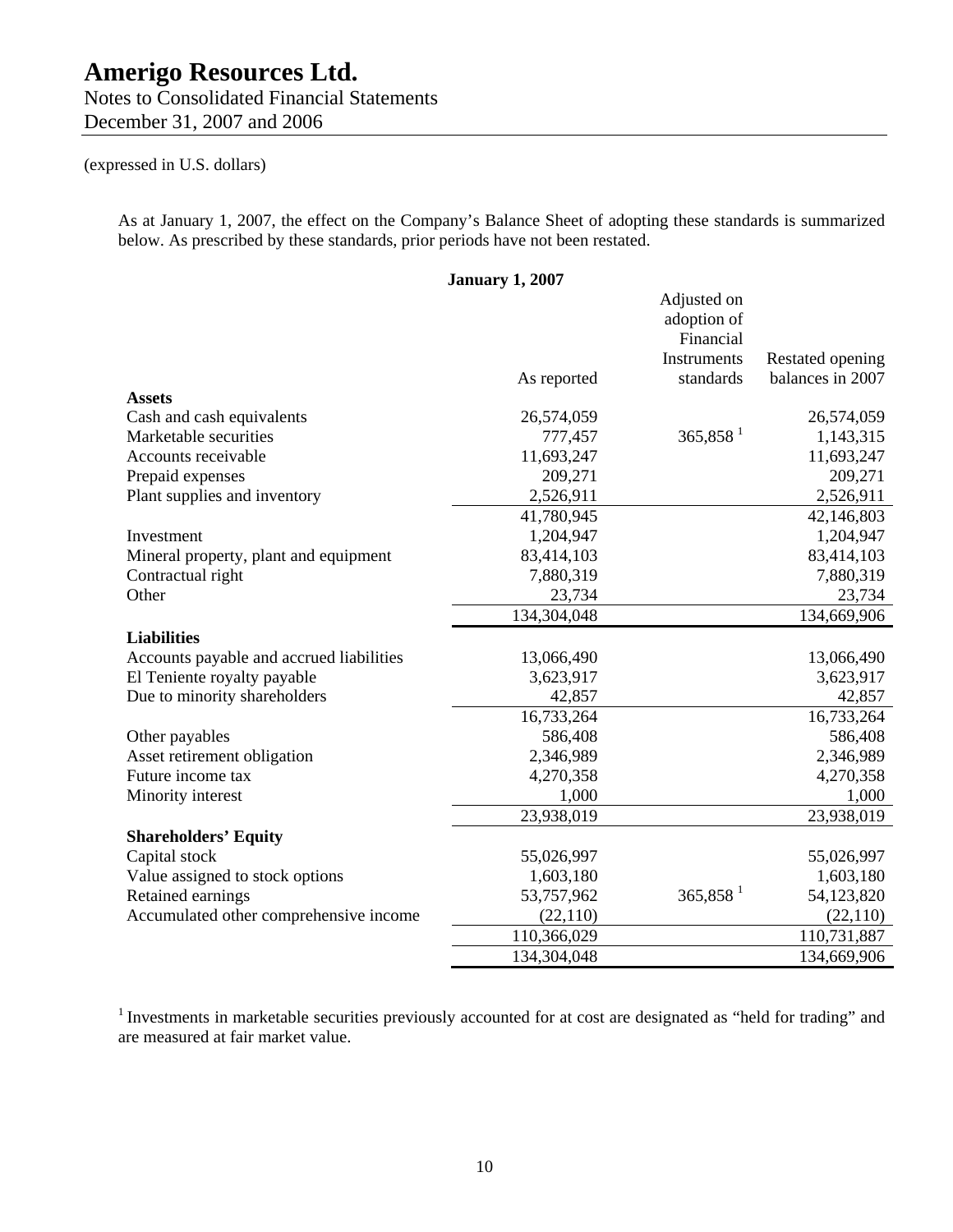### **Amerigo Resources Ltd.**  Notes to Consolidated Financial Statements

December 31, 2007 and 2006

(expressed in U.S. dollars)

### **Accounting Pronouncements**

The CICA has issued three new standards which may affect the financial disclosures and results of operations of the Company for interim and annual periods beginning January 1, 2008. The Company will adopt the requirements commencing in the interim period ended March 31, 2008 and is considering the impact this will have on the company's financial statements.

### *Section 1535 – Capital Disclosures*

This Section establishes standards for disclosing information about an entity's capital and how it is managed. Under this standard the Company will be required to disclose the following, based on the information provided internally to the entity's key management personnel:

- qualitative information about the Company's objectives, policies and processes for managing capital,
- summary quantitative data about what it manages as capital.
- whether the Company complied during a reporting period with externally imposed capital requirements to which it is subject,
- in instances where the Company did not comply with externally imposed capital requirements, the consequences of such non-compliance.

### *Section 3031 - Inventories*

This Section prescribes the accounting treatment for inventories and provides guidance on the determination of costs and its subsequent recognition as an expense, including any write-down to net realizable value. It also provides guidance on the cost formulas that are used to assign costs to inventories.

### *Section 3862 – Financial Instruments – Disclosures*

This Section requires entities to provide disclosure of quantitative and qualitative information in their financial statements to enable users to evaluate (a) the significance of financial instruments for the entity's financial position and performance; and (b) the nature and extent of risks arising from financial instruments to which the entity is exposed during the period and at the balance sheet date, and management's objectives, policies and procedures for managing such risks. Entities will be required to disclose the measurement basis or bases used, and the criteria used to determine classification for different types of instruments.

The Section requires specific disclosures to be made, including the criteria for:

- designating financial assets and liabilities as held for trading;
- designating financial assets as available-for-sale; and
- determination of when an impairment is recorded against the related financial asset or when an allowance account is used.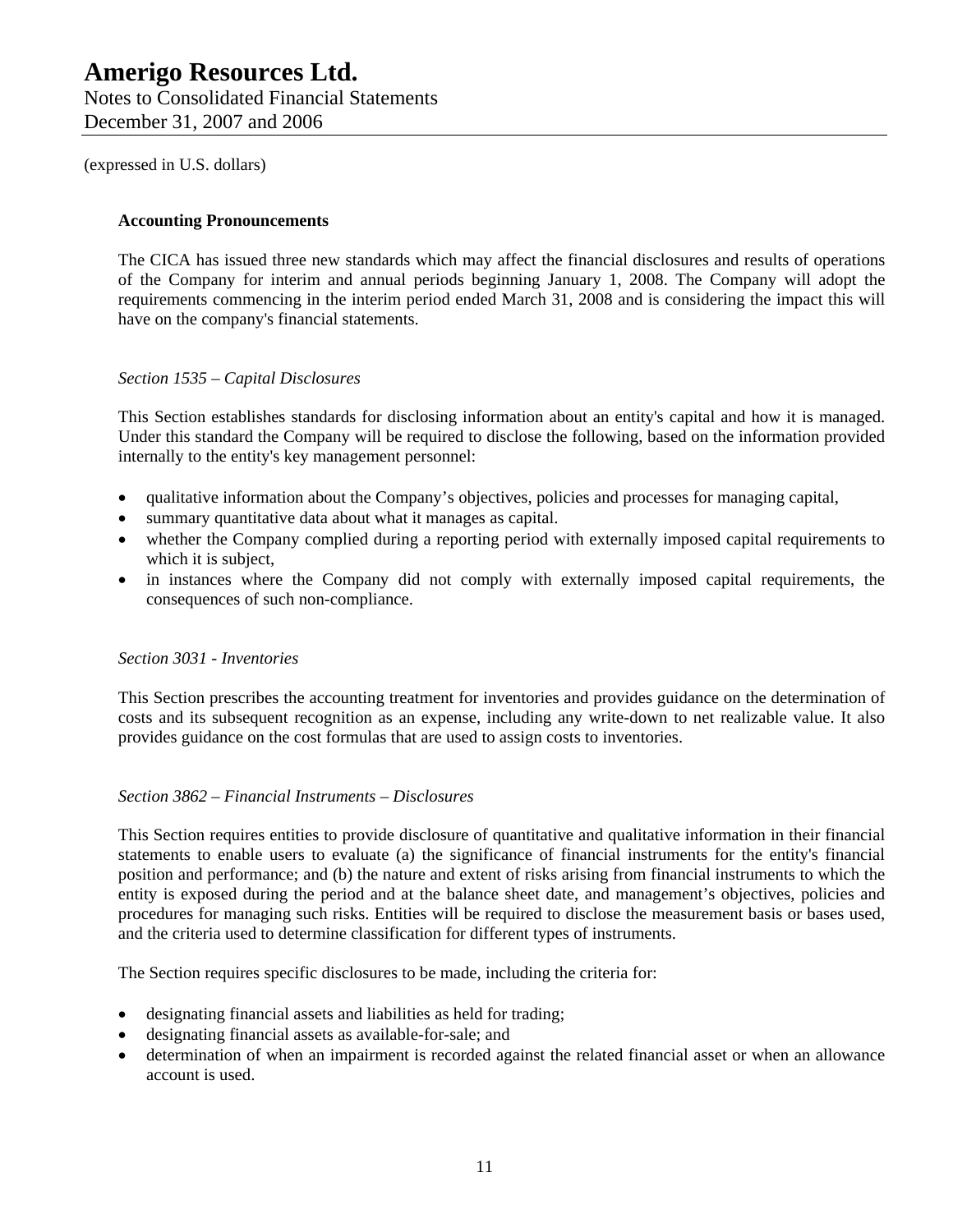Notes to Consolidated Financial Statements December 31, 2007 and 2006

(expressed in U.S. dollars)

### **4 Marketable securities**

In May 2007, Amerigo sold for proceeds of \$1,941,092 its portfolio of marketable securities, represented by common shares of an issuer listed on the TSX. On adoption of new accounting standards on January 1, 2007 (Note 3), these securities were reported at fair market value rather than at cost. At the time of adoption of the standards, the Company recorded an increase in the balance of marketable securities and retained earnings of \$365,858. Subsequent gains from changes in fair value of \$711,591 were included in income as the securities had been designated as "held for trading". The investment had a cost of Cdn\$906,022. The total gains to fair value recorded by the Company in connection with this investment were \$1,077,449.

### **5 Plant supplies and inventory**

|                                         | December 31,<br>2007   | December 31,<br>2006   |
|-----------------------------------------|------------------------|------------------------|
| Plant supplies<br>Concentrate inventory | 2,624,750<br>1,607,234 | 1,466,363<br>1,060,548 |
|                                         | 4,231,984              | 2,526,911              |

### **6 Mineral property, plant and equipment**

|                                                                      | December 31,<br>2007       | December 31,<br>2006      |
|----------------------------------------------------------------------|----------------------------|---------------------------|
| Plant and infrastructure<br>Machinery and equipment and other assets | 50,431,227<br>55,030,380   | 46,848,139<br>40,182,303  |
| Accumulated depreciation and amortization                            | 105,461,607<br>(7,324,982) | 87,030,442<br>(3,616,339) |
|                                                                      | 98,136,625                 | 83,414,103                |

### **7 Contractual right**

At the time of the acquisition of MVC, Amerigo assigned the excess of the purchase price over the fair value of the tangible assets acquired to the MVC and Codelco contract for the processing of tailings from the El Teniente mine. The initial value of this contractual right was determined to be \$8,029,185. A future income tax liability of \$1,364,961 was recorded in connection with the contractual rights, resulting in an increase in its value to \$9,394,146. The contractual right and the associated future income tax liability are amortized using the units of production method.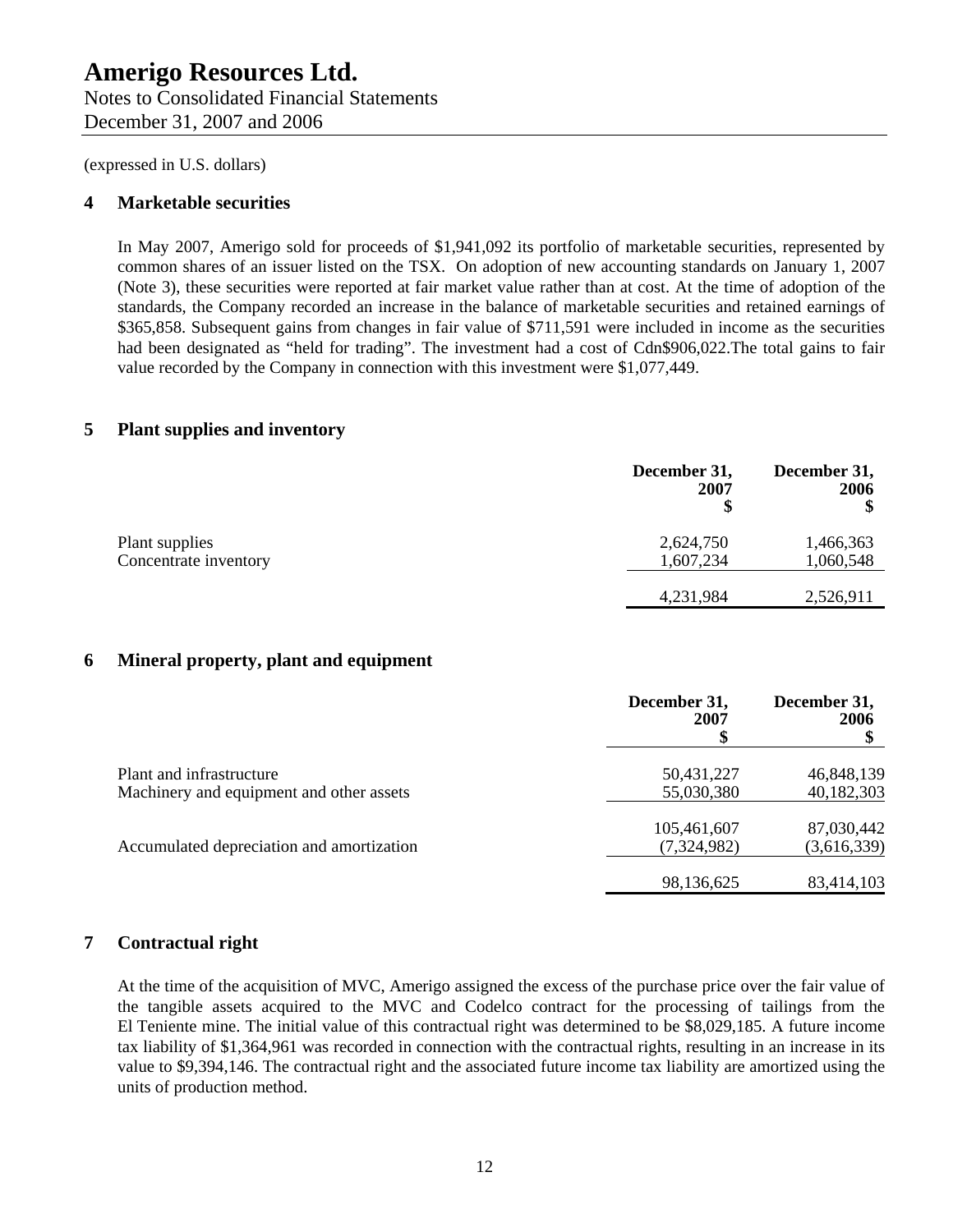Notes to Consolidated Financial Statements December 31, 2007 and 2006

(expressed in U.S. dollars)

|                                                | December 31,<br>2007     | December 31,<br>2006     |
|------------------------------------------------|--------------------------|--------------------------|
| Contractual rights<br>Accumulated amortization | 9,394,146<br>(1,956,323) | 9,394,146<br>(1,513,827) |
|                                                | 7,437,823                | 7,880,319                |

### **8 El Teniente Royalty payable**

MVC has a contract with Codelco until at least the year 2021 to process the tailings from the El Teniente mine in Chile. MVC pays a royalty to Codelco – El Teniente on copper and molybdenum produced by MVC. The amount of the copper royalty is determined pursuant to a formula that considers both the price of copper and the copper content in the tailings. No royalties are payable if the copper price is below \$0.80 per pound (for copper content in tailings between 0.09% and 0.1499%); if the copper price is between \$0.80 and \$0.95 the royalty varies on a sliding scale from 0 to 10%; if the copper price is between \$0.95 and \$1.30 the royalty is 10%; and if the copper price is \$1.30 or higher, a maximum royalty of 13.5% is payable.

Royalty payments for copper production are calculated using the average LME published price for copper for the month of delivery of the tailings, and invoiced by Codelco - El Teniente on a monthly basis within 30 days of the end of the third month following the month of delivery of the tailings; payment to Codelco - El Teniente is made within 10 days of receipt of invoices. Accordingly, royalties payable to Codelco - El Teniente are classified as current liabilities. Adjustments to the El Teniente royalty are recorded on a monthly basis for changes in copper deliveries during the settlement period.

As agreed with Codelco - El Teniente, as of January 1, 2006 the same royalty described in the preceding paragraphs applies to copper extracted from Colihues, except for amounts calculated using half the volume of tailings extracted from Colihues, at an assumed copper grade of 0.32% and an assumed recovery rate of 40%. For these amounts the royalty to Codelco – El Teniente is calculated on a sliding scale from 3% if the copper price is below \$0.80 per pound to a maximum of 15% if the copper price is at \$1.35 per pound or higher.

MVC also pays to Codelco - El Teniente a royalty of 10% of MVC's net revenue received from the sale of molybdenum concentrates.

### **9 Asset retirement obligations**

MVC is obligated through its operating contract with Codelco to remove the facilities and equipment used in its operations and to leave the land occupied by MVC's operations clean and clear within six months of expiry of the contract or any extensions thereof.

In 2004 the Company obtained an independent assessment of site restoration costs of \$3.5M, which was adjusted to reflect factors such as inflation (estimated at an annual rate of 3%), risk premiums (estimated at 5%)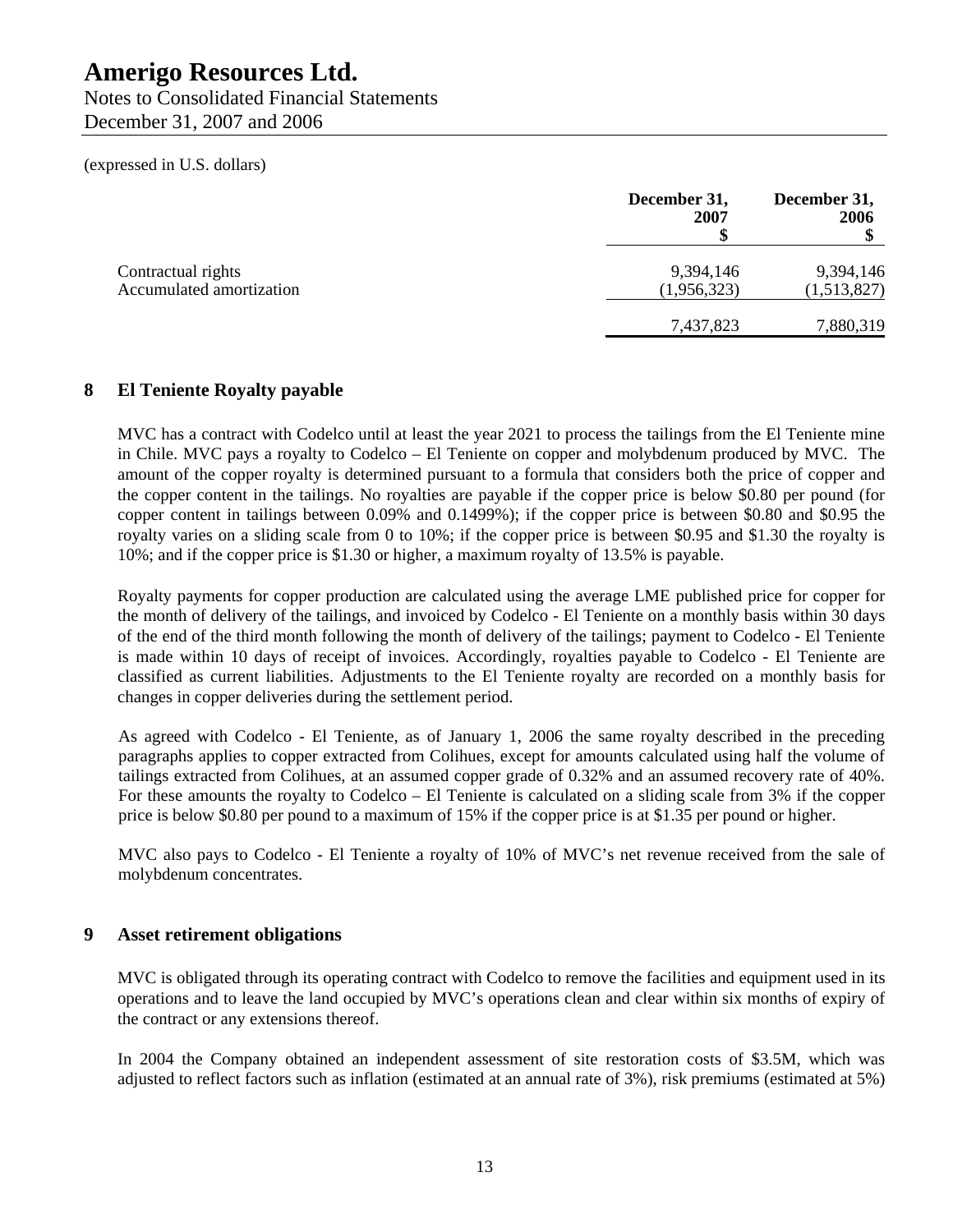Notes to Consolidated Financial Statements December 31, 2007 and 2006

### (expressed in U.S. dollars)

and time value of money (estimated at 7%). At the end of 2007, the Company obtained a revised independent assessment of site restoration costs of \$6.2M, which was in turn adjusted to reflect inflation (estimated at an annual rate of 4.5%), risk premiums (estimated at 8%) and time value of money (estimated at 7%). The 2007 independent assessment of asset recovery values indicated it was necessary to make adjustments to prospective amortization charges.

On adoption of the standard in 2004, the Company increased its property, plant and equipment by \$1,851,055, recorded a corresponding asset retirement liability and recognized a future income tax asset of \$19,756, derived from applying a 17% tax rate to the \$1,915,842 asset retirement obligation less the unamortized balance of the asset of \$1,799,637.

In 2007, revised cash flow estimates derived from the updated assessment of site restoration costs required a further increase to property, plant and equipment of \$2,275,995, with a corresponding increase to the asset retirement liability. The Company also revised the associated future income tax asset to \$190,908, derived from applying a 17% tax rate to the \$4,787,273 asset retirement obligation less the unamortized balance of the asset of \$3,664,286.

The asset is being amortized on a straight-line basis and the liability is being accreted over time.

A reconciliation of the provision for asset retirement obligations is as follows:

|                                                                                                    | December 31,<br>2007              | December 31,<br>2006 |
|----------------------------------------------------------------------------------------------------|-----------------------------------|----------------------|
| Balance – beginning of year<br>Arising from accretion expense<br>Revisions in estimated cash flows | 2,346,989<br>164,289<br>2,275,995 | 2,193,448<br>153,541 |
| Balance – end of year                                                                              | 4,787,273                         | 2,346,989            |

### **10 Related party transactions**

#### a) Minority Interest

Amerigo holds its interest in MVC through its subsidiary Amerigo International Holdings Corp. ("Amerigo International"). Amerigo International is controlled by Amerigo and is a wholly-owned subsidiary, except for certain outstanding Class A shares which are shown on Amerigo's Balance Sheet as Minority Interest at their book value of \$1,000. The Class A shares are owned indirectly by a director and associates of two of the directors of Amerigo.

The holders of the Class A shares are not entitled to any dividend or to other participation in the profits of Amerigo International, except for a total royalty dividend calculated as follows: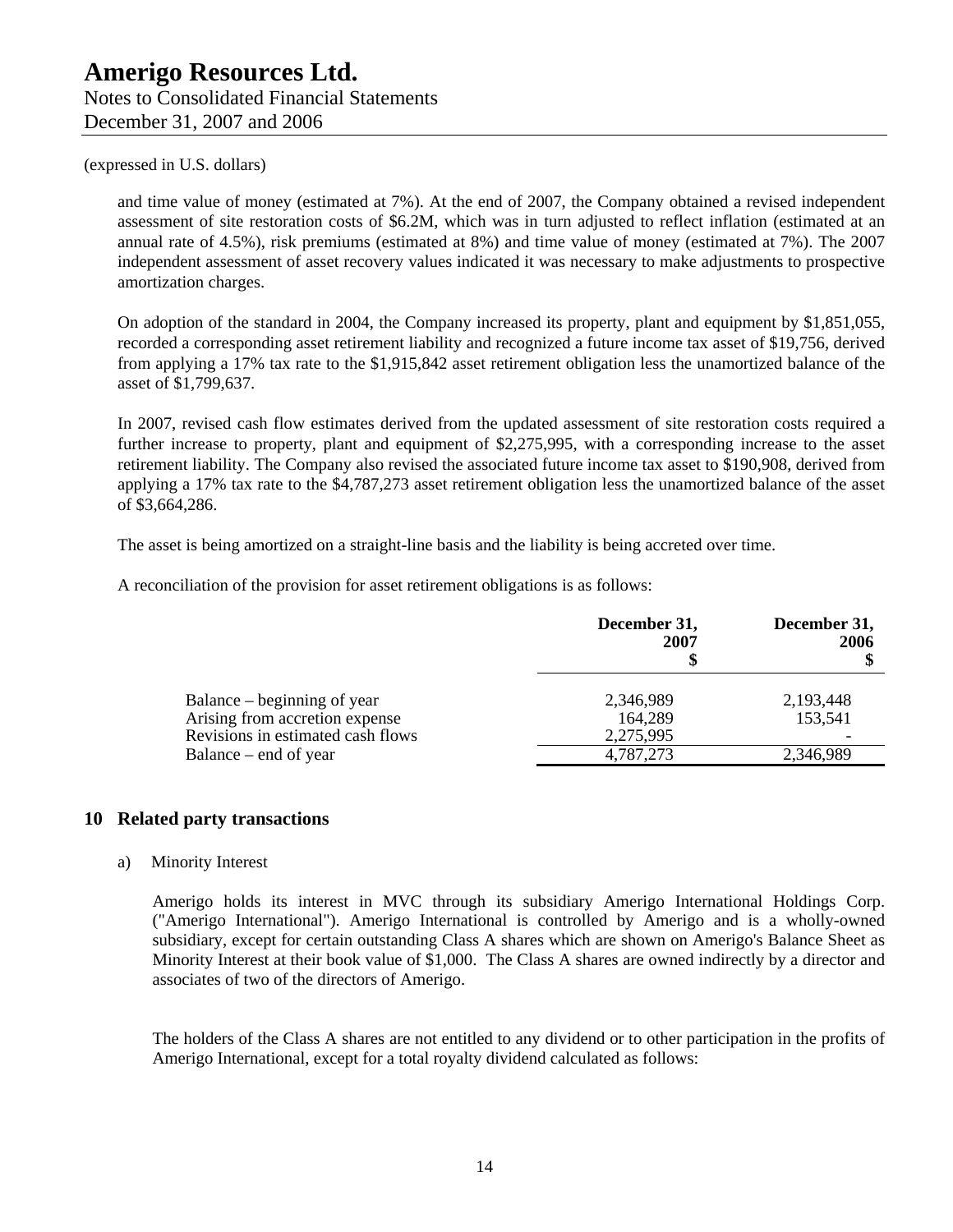- \$0.01 for each pound of copper equivalent produced by MVC or any successor entity to MVC if the price of copper is under \$0.80, or
- \$0.015 for each pound of copper equivalent produced by MVC or any successor entity to MVC if the price of copper is \$0.80 or more.

During the year ended December 31, 2007, royalty dividends totalling \$587,041 were paid or accrued to the Amerigo International Class A shareholders on the basis described above (2006: \$452,217). Royalty dividends are shown as Minority Interest in the Consolidated Statement of Operations. At December 31, 2007, \$61,735 of this amount remained outstanding (December 31, 2006: \$42,857).

b) Directors fees and remuneration to officers

During the year ended December 31, 2007 the Company paid or accrued \$1,001,783 in fees to companies associated with certain directors and officers of Amerigo (2006: \$833,480). Included in these fees are bonuses of \$451,662 to senior management (2006: \$416,748). In the same period, Amerigo paid or accrued \$91,365 in directors' fees to independent directors (2006: \$115,320). Directors' fees and remuneration to officers are categorized as Salaries, Management and Professional Fees in Amerigo's consolidated financial statements. At December 31, 2007, an aggregate amount of \$450,729 was due to directors and officers for bonuses payable, directors' fees and reimbursement of expenses in the ordinary course of business (December 31, 2006: \$230,970).

- c) At December 31, 2007 one of Amerigo's officers acted as an officer and another as a director of Nikos Explorations Ltd., a company in which Amerigo exercises significant influence
- d) At December 31, 3007 one of Amerigo's directors acted as a director of Candente Resource Corp., a company in which Amerigo holds an investment.
- e) At December 31, 2007 two of Amerigo's officers acted as officers and one of Amerigo's directors acted as a director of Los Andes Copper Ltd., a company in which Amerigo holds an investment.

### **11 Capital stock**

Authorized - Unlimited common shares without par value

### **a) Summary of capital stock issued in the period**

During the year ended December 31, 2007, 1,089,500 stock options at exercise prices ranging from Cdn\$1.23 to Cdn\$2.43 per stock option were exercised by employees, officers or directors of the Company, for aggregate proceeds of \$1,447,395.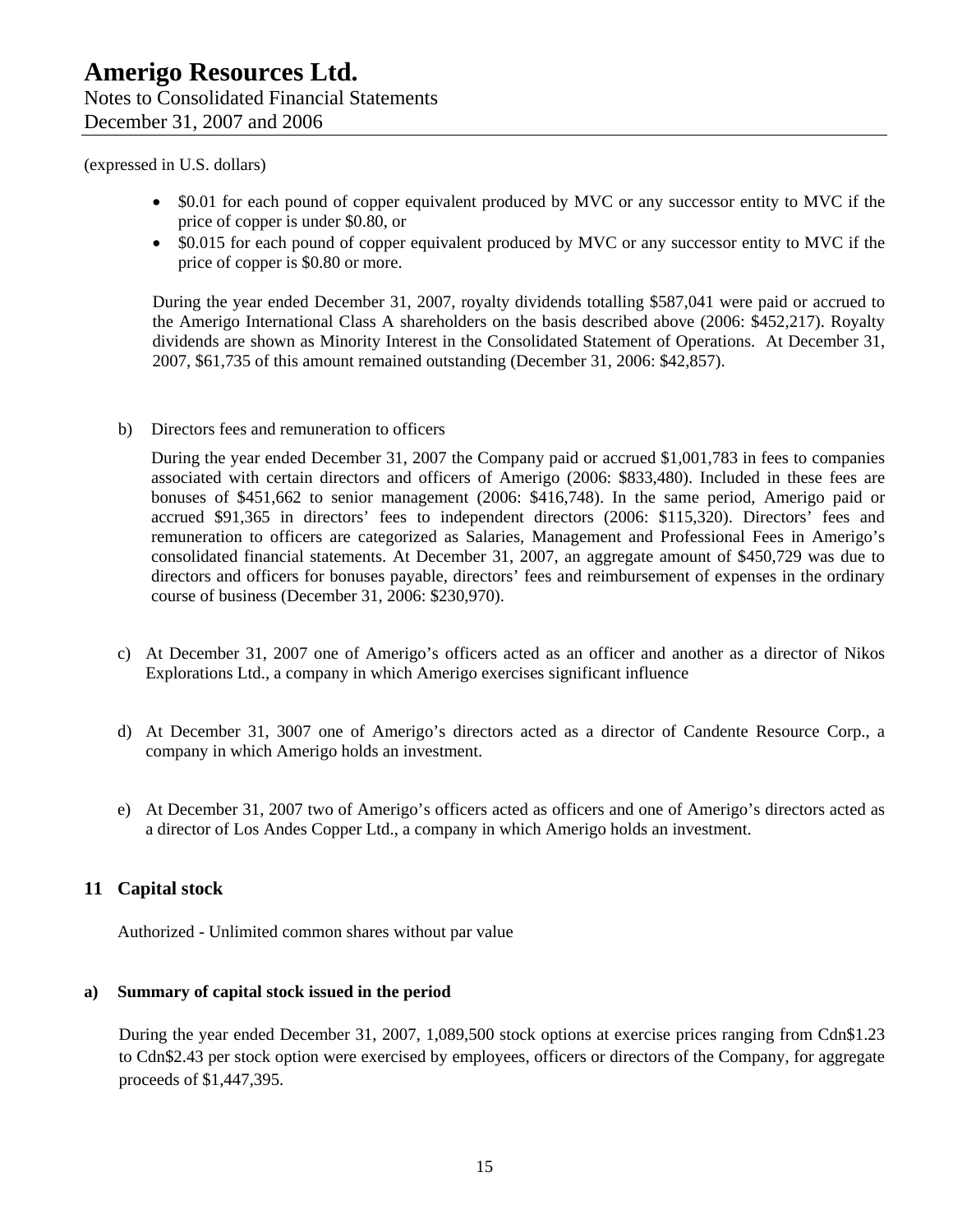Notes to Consolidated Financial Statements December 31, 2007 and 2006

(expressed in U.S. dollars)

On March 17, 2006, Amerigo issued 7,000,000 common shares at the price of Cdn\$2.60 per share by way of a bought deal offering under a short form prospectus to raise gross proceeds, before expenses and underwriters' fees, of Cdn\$18,200,000 (\$15,763,020). In connection with the financing, Amerigo incurred share issuance costs of \$1,208,746. The net proceeds from this offering were \$14,554,274.

During the year ended December 31, 2006, Amerigo received \$925,698 from the exercise of 930,000 stock options at exercise prices ranging from Cdn\$0.36 to Cdn\$1.77 per stock option.

### **b) Purchase of shares for cancellation**

Amerigo has in place a normal course issuer bid through the facilities of the Toronto Stock Exchange ("TSX"), whereby Amerigo is entitled to purchase for cancellation up to 2,000,000 of its common shares during the oneyear period ending on November 13, 2008. During the year ended December 31, 2007, Amerigo purchased and cancelled 160,000 shares at a total cost of \$340,301. The premium on the purchase of shares for cancellation amounted to \$246,370 and was applied against Retained Earnings.

Amerigo was entitled to purchase for cancellation up to 2,612,815 of its common shares during the one-year period ending on November 13, 2007. During the year ended December 31, 2006, Amerigo purchased and cancelled 712,600 shares at a total cost of \$1,131,443. The premium on the purchase of shares for cancellation amounted to \$719,244 and was applied against Retained Earnings.

### **c) Stock options**

#### **Stock option plan**

Amerigo established a stock option plan (the "Plan") on April 2, 2003, which was amended on June 20, 2006 at Amerigo's annual general meeting. Amerigo's Board of Directors (the "Board") administers the Plan, whereby it may from time to time grant options to purchase common shares of Amerigo to directors, officers, key employees and certain other persons who provide services to the Company. In accordance with the current terms and provisions of the Plan, the maximum aggregate number of common shares issuable under the Plan must not exceed 10% of Amerigo's issued and outstanding common shares at the date of any grant and the aggregate number of common shares reserved for issuance to any one person under the Plan in any 12-month period must not exceed 5% of Amerigo's outstanding common shares, on a non-diluted basis. The exercise price of an option is determined by the Board and shall be no less than the closing price of Amerigo's common shares on the TSX on the day preceding the date of grant, less the maximum discount permitted by the policies of the TSX, subject to the minimum exercise price per common share permitted by the TSX. Options must be exercised within a five-year period from the date of grant. Vesting periods are determined by the Board.

A summary of the Company's stock options at December 31, 2007 and December 31, 2006 and the changes for the twelve-month periods ending on those dates is presented below: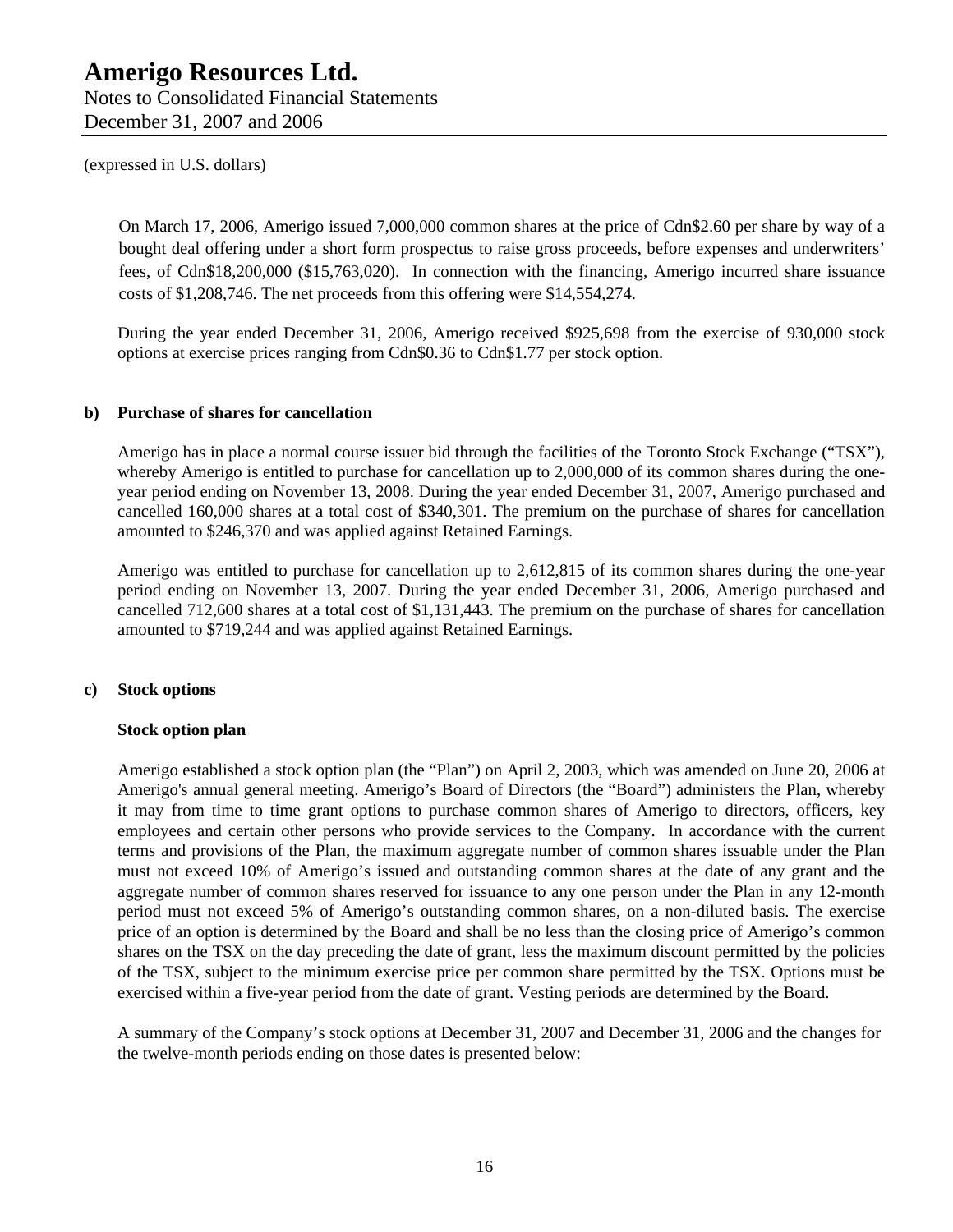Notes to Consolidated Financial Statements December 31, 2007 and 2006

### (expressed in U.S. dollars)

|                         | <b>Twelve months ended</b><br>December 31,<br>2007 |                                                   |                        | <b>Twelve months ended</b><br>December 31,<br>2006   |
|-------------------------|----------------------------------------------------|---------------------------------------------------|------------------------|------------------------------------------------------|
|                         | Outstanding<br>options                             | Weighted<br>average<br>exercise<br>price<br>Cdn\$ | Outstanding<br>options | Weighted<br>average<br>exercise<br>price<br>$Cdn$ \$ |
| Balance – start of year | 2,902,000                                          | 2.14                                              | 2,297,000              | 1.39                                                 |
| Granted                 | 1,760,000                                          | 2.23                                              | 1,535,000              | 2.67                                                 |
| Exercised               | (1,089,500)                                        | 1.54                                              | (930,000)              | 1.15                                                 |
| Cancelled               | (207, 500)                                         | 2.21                                              |                        |                                                      |
| Outstanding             | 3,365,000                                          | 2.38                                              | 2,902,000              | 2.14                                                 |
| Exercisable             | 3,365,000                                          | 2.38                                              | 2,802,000              | 2.13                                                 |

On February 28, 2007, Amerigo granted stock options to purchase an aggregate of 1,760,000 common shares to directors, officers and employees of the Company, with an exercise price of Cdn\$2.23 per share, expiring on February 28, 2012. The options vested in four equal quarterly instalments, on March 31, June 30, September 30 and December 31, 2007; 52,500 options were cancelled prior to vesting. Amerigo recorded stock-based compensation expense of \$853,682 for this grant in the year ended December 31, 2007, of which \$149,276 was charged to Cost of Sales in respect of the options granted to MVC employees and \$704,406 was charged to Other Expenses.

On August 4, 2006 Amerigo granted stock options to purchase an aggregate of 200,000 common shares to a consultant and an officer of the Company, with an exercise price of Cdn\$2.43 per share, expiring on August 4, 2011. The options vested in four equal quarterly instalments, on September 30, 2006, December 31, 2006, March 31, 2007 and June 30, 2007; 25,000 options were cancelled prior to vesting. For the options that vested in 2006, Amerigo recorded stock-based compensation expense of \$59,074, charged to Other Expenses. For the options that vested in 2007, Amerigo recorded stock-based compensation expense of \$45,000 charged to Other Expenses.

On February 21, 2006 Amerigo granted stock options to purchase an aggregate of 1,335,000 common shares to directors, officers and employees of the Company, with an exercise price of Cdn\$2.71 per share, expiring on February 21, 2011. The options vested in four equal quarterly instalments, on March 31, September 30, September 30 and December 31, 2006. Amerigo recorded a stock-based compensation expense of \$833,093 for these options, of which \$218,412 was charged to Cost of Sales in respect of the options granted to MVC employees and \$614,681 was charged to Other Expenses.

In the year ended December 31, 2007, 207,500 options at a weighted average price of Cdn\$2.21 expired unexercised.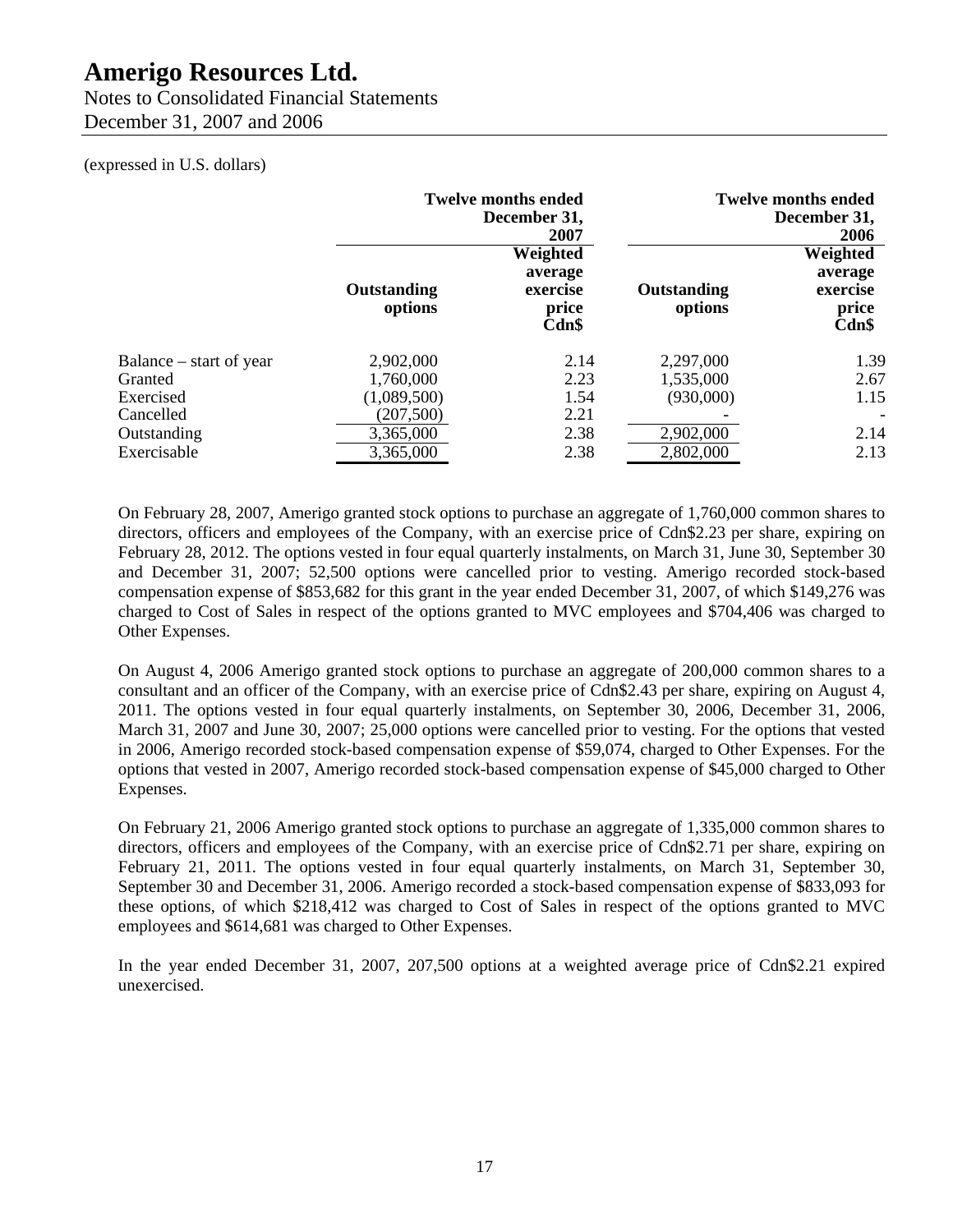Notes to Consolidated Financial Statements December 31, 2007 and 2006

### (expressed in U.S. dollars)

### **Value assigned to stock options**

|                                                                   | December 31,<br>2007<br>\$ | December 31,<br>2006 |
|-------------------------------------------------------------------|----------------------------|----------------------|
| Balance – beginning of period                                     | 1,603,180                  | 1,219,194            |
| Options granted<br>Transfer to capital stock on exercise of stock | 898,682                    | 892,167              |
| options                                                           | (552, 644)                 | (508,181)            |
| Balance – end of period                                           | 1,949,218                  | 1,603,180            |

The Company estimated the fair value of each option grant based on the Black-Scholes Option Pricing Model with the following weighted average assumptions:

|                                 | 2007       | 2006    |
|---------------------------------|------------|---------|
| Expected dividend yield         | 4.89%      | 3.35%   |
| Expected stock price volatility | 47.67%     | 33.62%  |
| Risk-free interest rate         | 4.04%      | 4.07%   |
| Expected life of options        | 2.21 years | 5 years |

The following stock options were outstanding and exercisable as at December 31, 2007:

| <b>Range of exercise</b><br>prices<br>Cdn\$ | <b>Number</b><br>exercisable | <b>Weighted average</b><br>remaining contractual life | <b>Weighted average</b><br>exercise price<br>Cdn\$ |
|---------------------------------------------|------------------------------|-------------------------------------------------------|----------------------------------------------------|
| 1.60 to 2.40                                | 1,995,000                    | 3.84 years                                            | 2.17                                               |
| 2.40 to 2.71                                | 1,370,000<br>3,365,000       | 3.18 years                                            | 2.69                                               |

### **d) Dividends**

On February 24, 2007 Amerigo declared a semi-annual dividend of Cdn 6.5¢ per share that was paid on April 4, 2007 to shareholders of record as of March 27, 2007, for a total of \$5,286,918; on July 30, 2007 the Board of Directors of Amerigo declared a second semi-annual dividend of Cdn 6.5¢ per share that was paid on August 31, 2007 to shareholders of record as of August 22, 2007, for a total of \$5,802,371.

On February 14, 2006 Amerigo declared a semi-annual dividend of Cdn 4.5¢ per share that was paid on April 6, 2006 to shareholders of record as of March 31, 2006, for a total of \$3,630,307; on July 31, 2006 Amerigo declared a second semi-annual dividend of Cdn  $4.5¢$  per share that was paid on September 1, 2006 to shareholders of record as of August 18, 2006, for a total of \$3,818,896.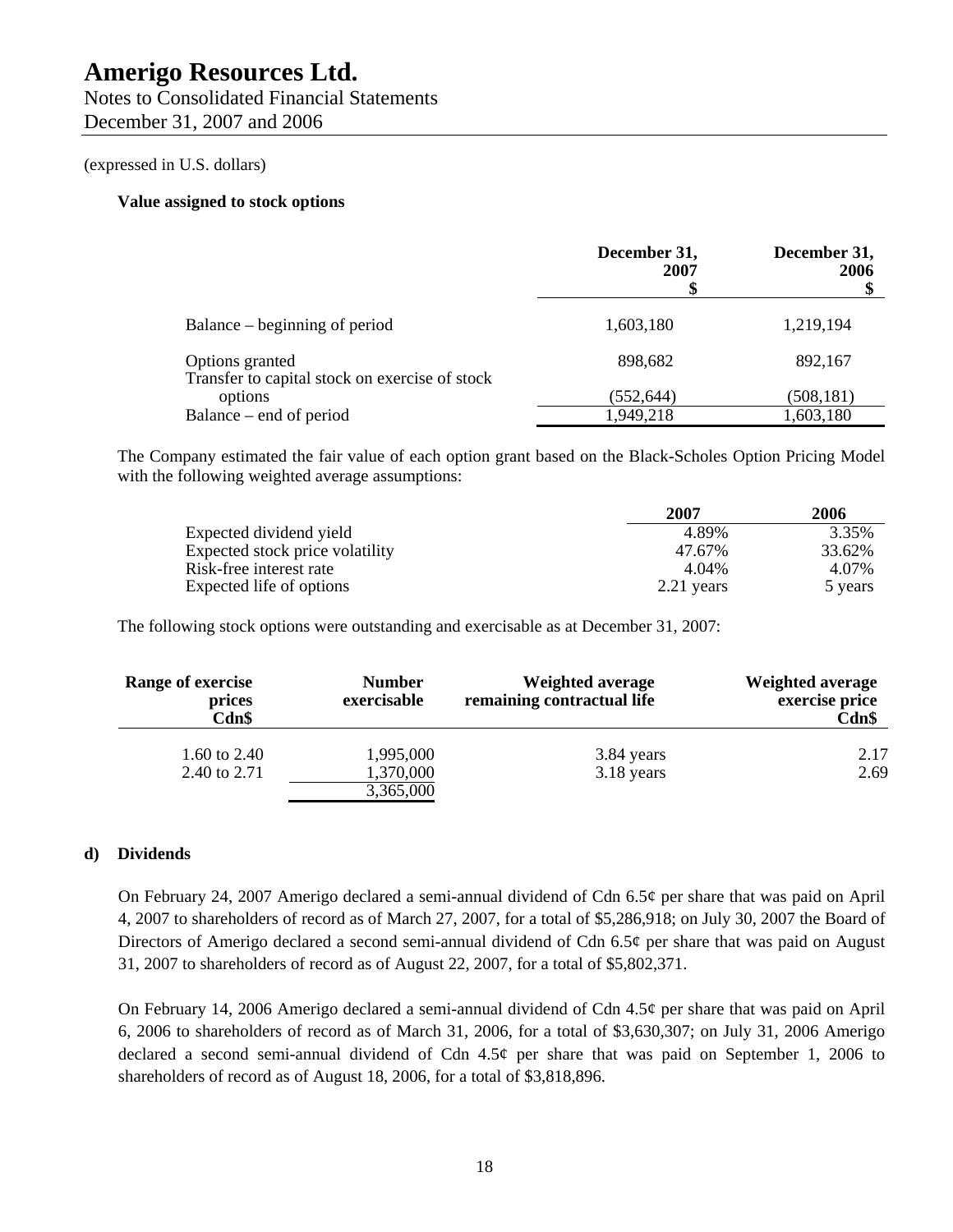Notes to Consolidated Financial Statements December 31, 2007 and 2006

(expressed in U.S. dollars)

### **12 Investments**

|                                                                    | December 31,<br>2007    | December 31,<br>2006   |
|--------------------------------------------------------------------|-------------------------|------------------------|
| Available for sale investment –<br>Common shares of a TSX issuer   | 17,939,991              |                        |
| Available for sale investment -<br>Common shares of a TSX-V issuer | 2,251,090               |                        |
| Equity instrument –<br>Common shares of a TSX-V issuer             | 980,374<br>21, 171, 455 | 1,204,947<br>1,204,947 |

### **a) Investment in common shares of a TSX issuer**

At various dates during 2007, Amerigo acquired for investment purposes 9.4 million common shares of an issuer listed on the Toronto, Lima and Frankfurt Stock Exchanges. The aggregate cost of the investment was \$13,732,006. Adjustments to fair market value are required at each balance sheet date; at December 31, 2007 these adjustments totalled \$4,207,985. Given that the investment was designated as "available for sale" for accounting purposes, which means it is an investment that is not held for trading, gains or losses arising from changes in fair value are recorded in Accumulated Other Comprehensive Income in the Company's Balance Sheet until the investment is sold or management determines that an other than temporary impairment in the value of the investment has occurred, at which time gains or losses will be transferred into earnings.

At December 31, 2007, the issuer's closing share price was Cdn\$1.88 per share and the fair market value of the investment was \$17,939,991.

#### **b) Investment in common shares of a TSX-V issuer**

In November 2007, Amerigo acquired for investment purposes 4 million common shares of an issuer listed on the TSX Venture Exchange. The aggregate cost of the investment was \$2,063,308. Adjustments to fair market value are required at each balance sheet date; at December 31, 2007 these adjustments totalled \$187,782. The investment was designated as "available for sale" for accounting purposes.

At December 31, 2007, the issuer's closing share price was Cdn\$0.55 per share and the fair market value of the investment was \$2,251,090.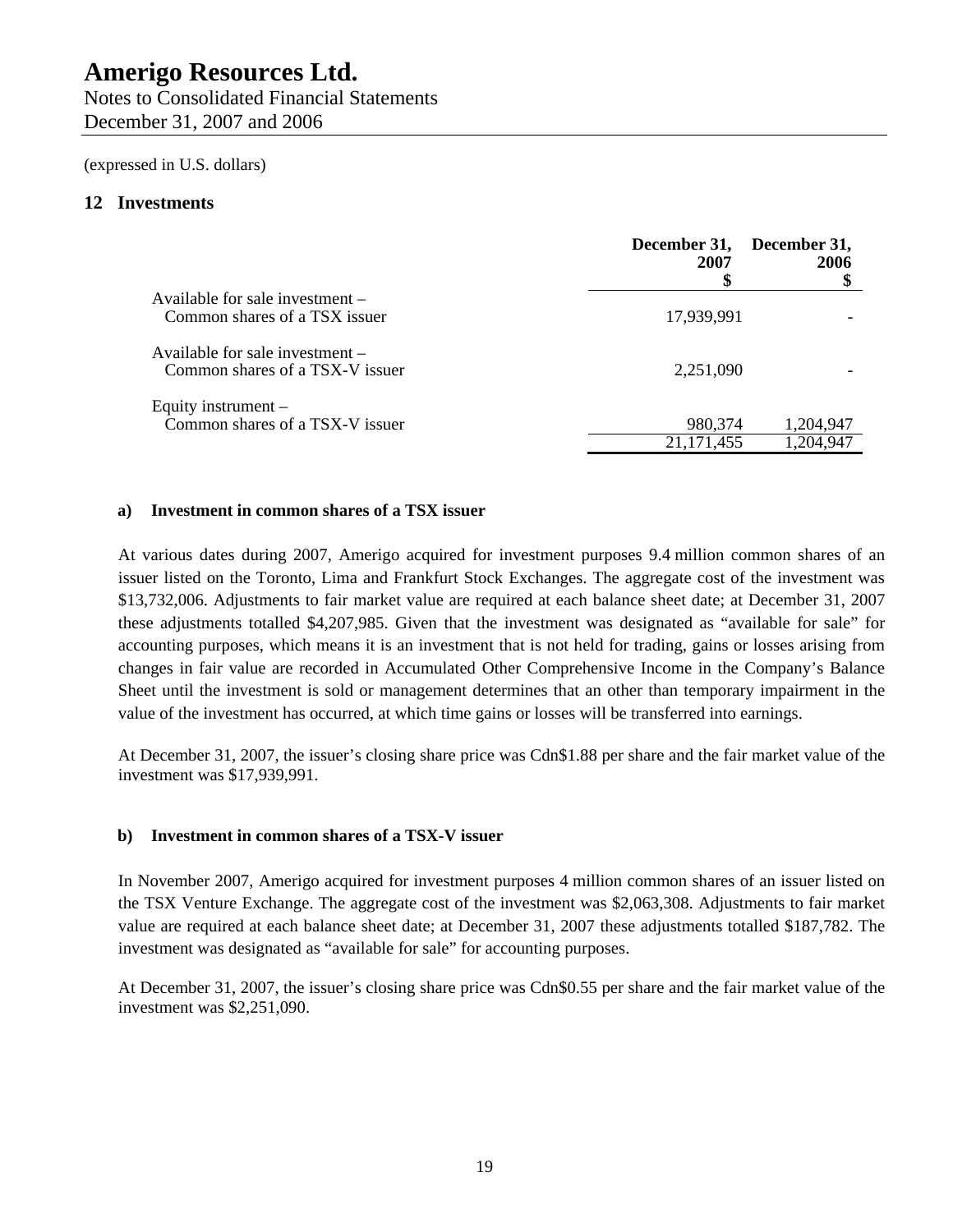### **c) Equity instrument**

In fiscal 2004 Amerigo entered into an agreement to sell a 100% interest in three Canadian exploration properties to a TSX-V issuer for consideration of 10,000,000 shares of the issuer. On August 18, 2006, Amerigo acquired a further 1.7 million units of the issuer at a cost of \$268,200. Each unit is comprised of one common share and one warrant entitling Amerigo to purchase an additional share of the issuer at a price of Cdn\$0.25 per share until August 18, 2008. At December 31, 2007, Amerigo held 11,666,667 common shares and 1,666,667 warrants of the issuer, which represent approximately 26% of the issuer's issued and outstanding common shares at December 31, 2007.

The investment is accounted for using the equity method, given that Amerigo has significant influence over this investment. An investment loss of \$224,573 was recorded in the year ended December 31, 2007, of which \$93,309 represents the Company's share of unrecorded losses incurred by the issuer in 2006. At December 31, 2007, the issuer's closing share price was Cdn\$0.14 per share.

### **d) Sale of investment in common shares of a TSX issuer**

At various dates during 2006, Amerigo acquired for investment purposes 33,961,500 common shares and 11,532,000 share purchase warrants of an issuer listed on the TSX. Each of the warrants entitled Amerigo to purchase an additional common share of the issuer at a price of Cdn\$0.35 per share until December 22, 2006.

On October 20, 2006, Amerigo sold a total of 31.8 million common shares and all of the warrants of the issuer to an arm's-length party. The selling prices were Cdn\$0.65 per common share and Cdn\$0.30 per warrant. Total proceeds of the sale were \$21,271,128, which resulted in a gain on sale of investment of \$8,530,377. The remaining shares were held as marketable securities and sold in the year ended December 31, 2007 (Note 4).

### **13 Income Taxes**

The components of the tax expense net of recoveries were as follows:

|         | December 31,<br>2007 | December 31,<br>2006 |
|---------|----------------------|----------------------|
| Current | 3,790,020            | 5,589,323            |
| Future  | 1,295,203            | 101,246              |
|         | 5,085,223            | 5,690,569            |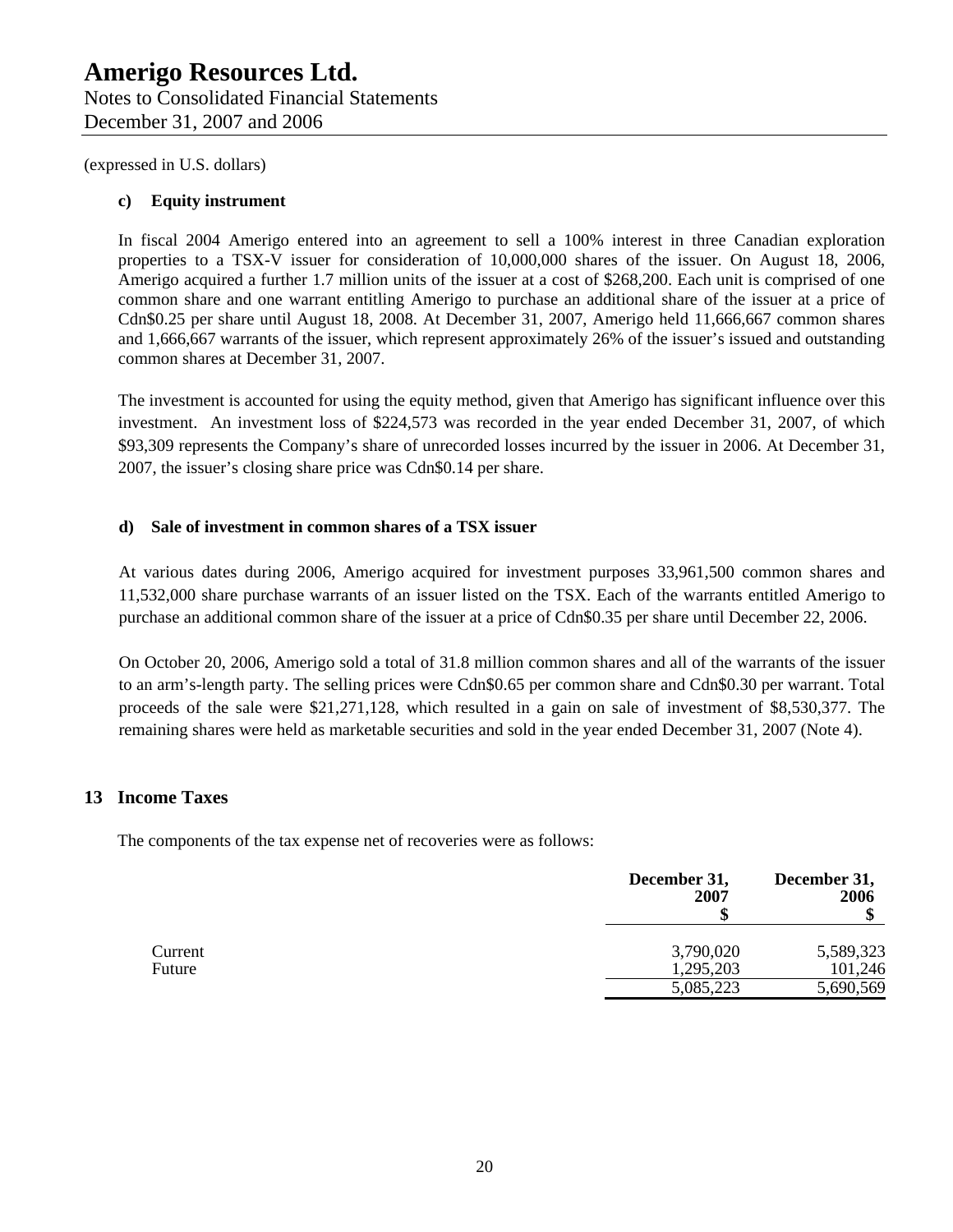Notes to Consolidated Financial Statements December 31, 2007 and 2006

### (expressed in U.S. dollars)

The reconciliation of the combined Canadian federal and provincial statutory income tax rate to the effective tax rate is as follows:

|                                                              | December 31,<br>2007 | December 31,<br>2006 |
|--------------------------------------------------------------|----------------------|----------------------|
|                                                              |                      |                      |
| Combined federal and provincial statutory tax rate           | 34.12%               | 34.12%               |
| Income tax at statutory rates                                | 10,220,516           | 15,499,511           |
| Difference in foreign tax rates                              | (5,398,827)          | (6,947,381)          |
| Other non deductible items, Canada                           | 36,934               | 479,385              |
| Other non deductible items, Chile                            | 227,895              | 32,422               |
| Foreign permanent tax differences                            | (208, 523)           | (708, 657)           |
| Tax benefits of share issuance costs incurred                |                      | (412, 424)           |
| Tax benefits of tax loss not previously recognized           |                      | (45, 450)            |
| Non-taxable portion of gain on sale of investment            | (61, 974)            | (1,456,619)          |
| Tax benefits of Chilean tax losses not previously recognized |                      | (59, 120)            |
| Change in tax rates, Canada                                  | 152,526              |                      |
| Change in valuation allowance                                | (335,605)            | (697,048)            |
| Other local taxes                                            | 92,000               |                      |
| Fair market value adjustments to investments                 | 472,794              |                      |
| Other                                                        | (112, 513)           | 5,950                |
| Income tax expense (recovery)                                | 5,085,223            | 5,690,569            |

Future income taxes are provided for to account for temporary differences. The significant components of future income tax assets and liabilities at December 31, 2007 and December 31, 2006 are as follows:

|                                                     | December 31, | <b>December</b> |
|-----------------------------------------------------|--------------|-----------------|
|                                                     | 2007<br>\$)  | 31,2006<br>\$)  |
| <b>Future income tax assets</b>                     |              |                 |
| Unused tax losses, Canada                           | 341,059      | 15,716          |
| Resource assets, Canada                             | 412,051      | 409,218         |
| Charitable donations, Canada                        | 3,303        |                 |
| Plant and equipment, Canada                         | 6,463        | 8,102           |
| Other intangible assets, Canada                     | 241,120      | 391,454         |
| Other deductible temporary differences, Chile       | 813,837      | 398,988         |
|                                                     | 1,817,833    | 1,223,477       |
| <b>Future income tax liabilities</b>                |              |                 |
| Available for sale securities, Canada               | (515, 113)   |                 |
| Plant and equipment, Chile                          | (5,913,790)  | (3,524,302)     |
| Contractual right                                   | (1,080,750)  | (1,145,044)     |
|                                                     | (7,509,653)  | (4,669,346)     |
| Net future tax liability before valuation allowance | 5,691,820    | (3,445,868)     |
| Less valuation allowance, Canada                    | (488, 883)   | (824, 489)      |
| Less valuation allowance, Chile                     |              |                 |
| Net future tax liability                            | (6,180,703)  | (4,270,358)     |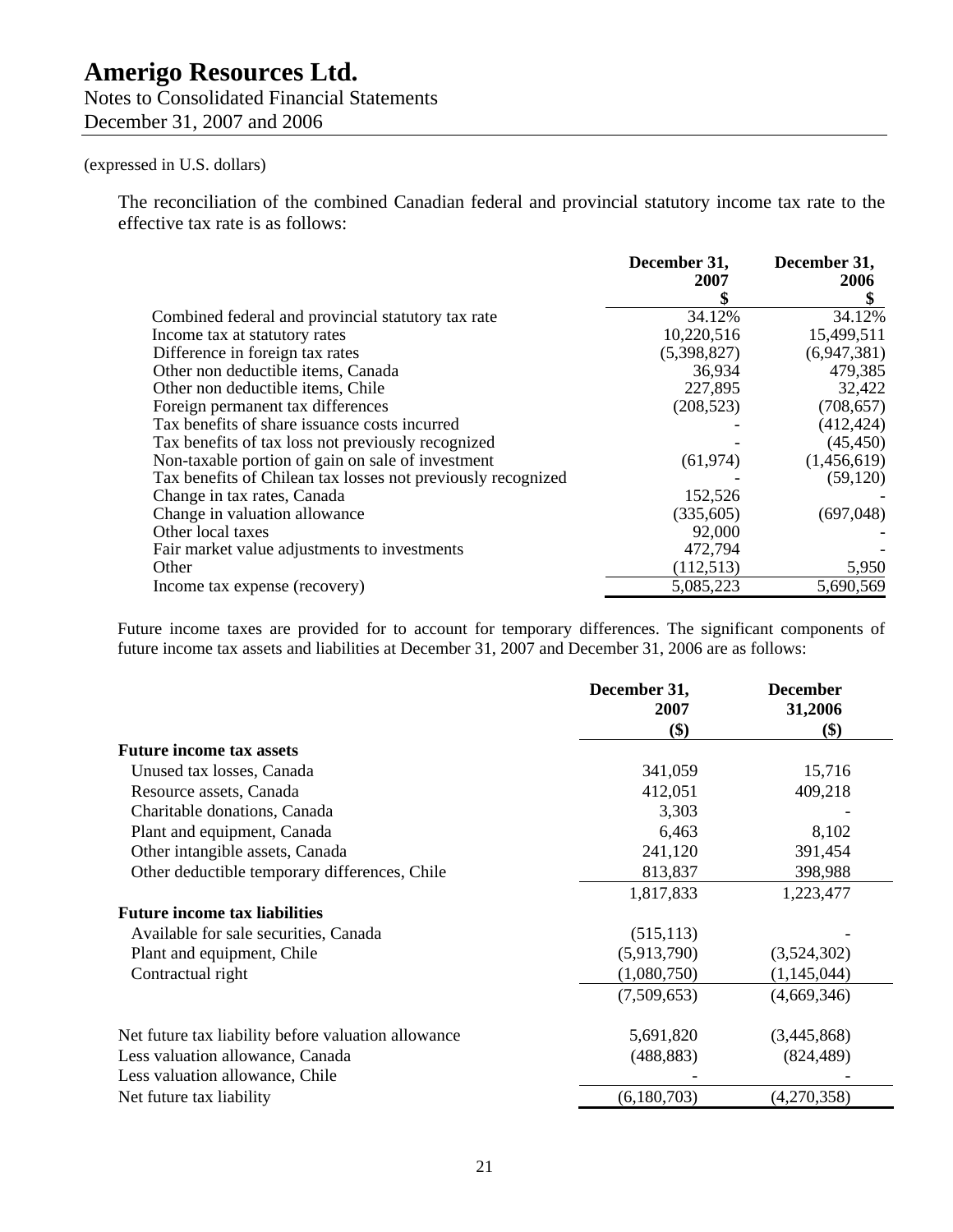Notes to Consolidated Financial Statements December 31, 2007 and 2006

### (expressed in U.S. dollars)

As at December 31, 2007, the Company had non-capital losses and cumulative exploration, development and depletion expenses in Canada of approximately \$1,263,000 and \$1,526,000 respectively carried forward for tax purposes and which are available to reduce taxable income in future years.

The non-capital losses expire in the years presented below:

|      | \$        |
|------|-----------|
| 2015 | 60,000    |
| 2027 | 1,203,000 |
|      | 1,263,000 |

The Canadian resource pools consist of the following amounts. The cumulative exploration, development and depletion expenses can be carried forward indefinitely.

| <b>Cumulative Canadian Exploration Expenses</b><br>Foreign Exploration and Development Expenses | 1,147,000<br>379,000 |
|-------------------------------------------------------------------------------------------------|----------------------|
|                                                                                                 | 1,526,000            |

As at December 31, 2007 the Company had no material unused tax losses in Chile.

The Company has non-resident subsidiaries that have undistributed earnings. Provisions have not been recorded for taxes that may arise on repatriation of these earnings, as these undistributed earnings are not planned to be repatriated in the foreseeable future.

### **14 Supplemental Disclosure with Respect to Cash Flows**

|                                                          | December 31, | December 31, |
|----------------------------------------------------------|--------------|--------------|
|                                                          | 2007         | 2006         |
|                                                          | (\$)         | $($ \$)      |
| Cash paid during the year for interest                   | 19,101       | 655,117      |
| Cash paid during the year for income taxes               | 6,753,335    | 8,670,594    |
| Change in accounts payable related to the acquisition of |              |              |
| plant and equipment                                      | 1,151,997    | (4,053,244)  |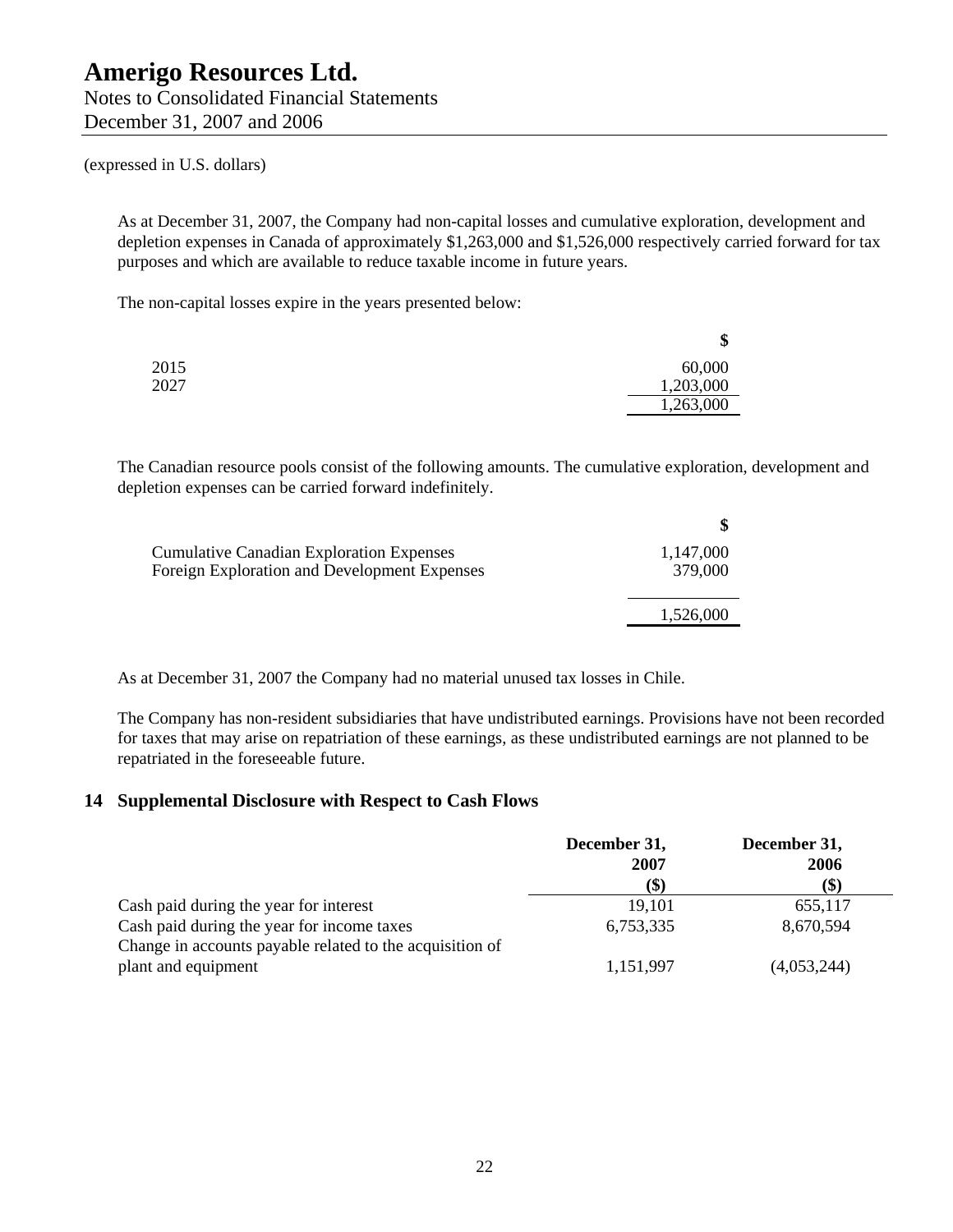Notes to Consolidated Financial Statements December 31, 2007 and 2006

### (expressed in U.S. dollars)

|                  | December 31,<br>2007 | December 31,<br>2006 |
|------------------|----------------------|----------------------|
|                  | (\$)                 | \$)                  |
| Cash             | 2,553,334            | 5,473,984            |
| Cash equivalents | 14, 159, 296         | 21,100,075           |
|                  | 16,712,630           | 26,574,059           |

### **15 Financial Instruments**

### **Fair value of financial instruments**

The Company's financial instruments include cash and cash equivalents, accounts receivable, investments, accounts payable and accrued liabilities and El Teniente royalty payable. The fair value of these financial instruments approximates their carrying value.

The Company is not exposed to significant interest and credit risks arising from these financial instruments but is exposed to currency risk derived from exchange rate fluctuations of the Chilean peso to the U.S. dollar that could have a material effect on the Company's business, financial condition and results of operations. The Company has not entered into foreign currency contracts or other instruments to mitigate this risk.

### **Concentration of credit risk**

Concentration of credit risk in trade accounts receivable resides with two customers. One of the customers is a Chilean state company for which the Company does not require collateral. The Company has estimated that no allowances are required to allow for potential credit losses, as the risk of non-performance is remote.

### **16 Segmented information**

As at December 31, 2007, 86% of the Company's assets are located in Chile and 14% in Canada. All of the Company's revenues and production costs arise from its Chilean operations. The Company's sales to one customer represent 85% of reported revenue.

### **17 Commitments**

MVC has certain commitments to sell copper concentrate to Enami on a yearly basis for each year from 2006 to 2008. It also has certain commitments to sell molybdenum concentrate to Molibdenos y Metales S.A. ("Molymet") on a yearly basis to 2008.